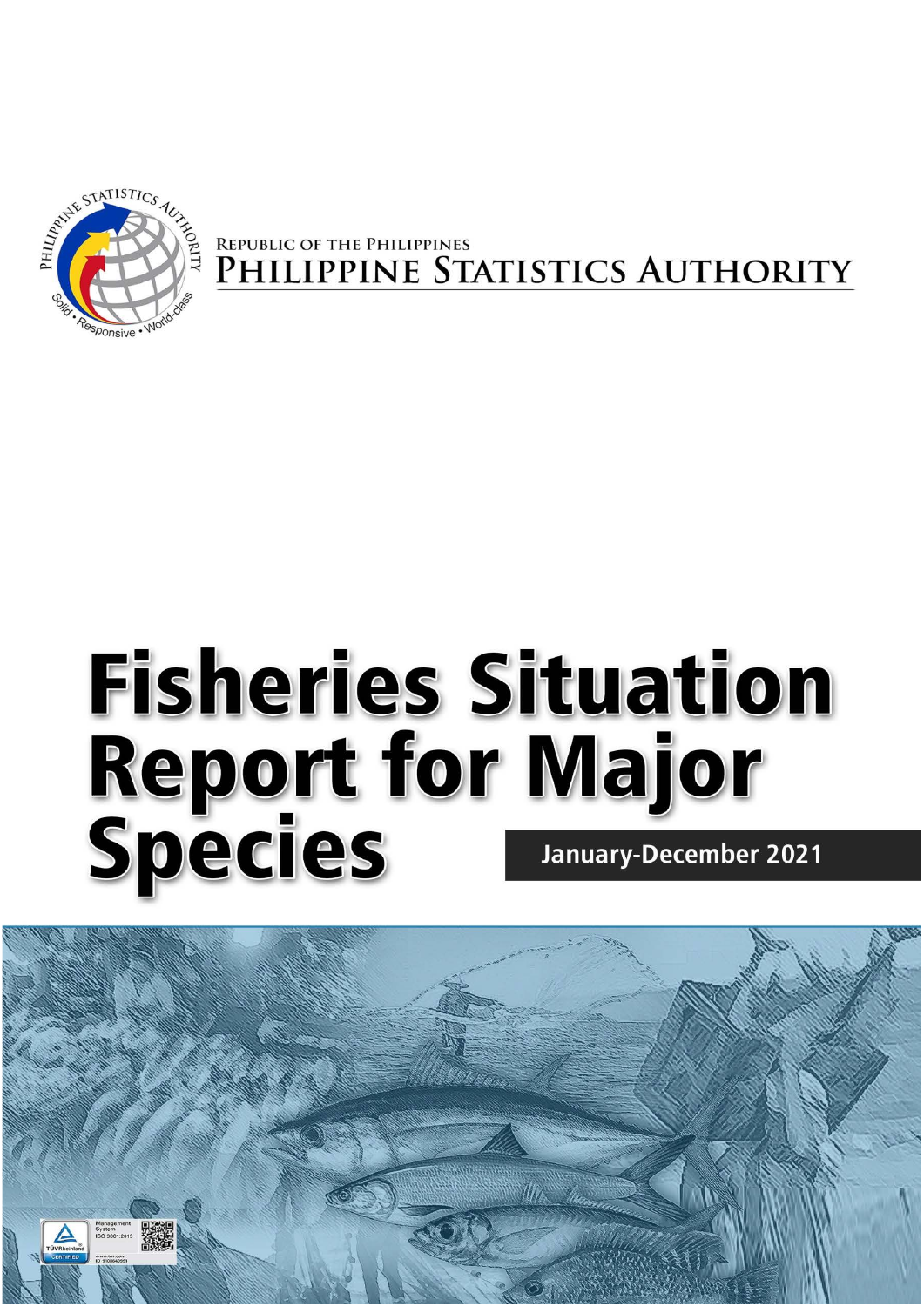

#### **REPUBLIC OF THE PHILIPPINES**

### **HIS EXCELLENCY PRESIDENT RODRIGO ROA DUTERTE**



## **PHILIPPINE STATISTICS AUTHORITY**

#### **DENNIS S. MAPA, Ph.D. Undersecretary National Statistician and Civil Registrar General**

#### **ISSN-2012-0400**

**Terms of Use:** The Fisheries Situation Report is a quarterly publication of the Philippine Statistics Authority (PSA). The PSA reserves exclusive right to reproduce this report in whatever form. Should any portion of this report be included in a report/article, the title of the report and the PSA should be cited as the source of data. The PSA will not be responsible for any information derived from the processing of data contained in this report.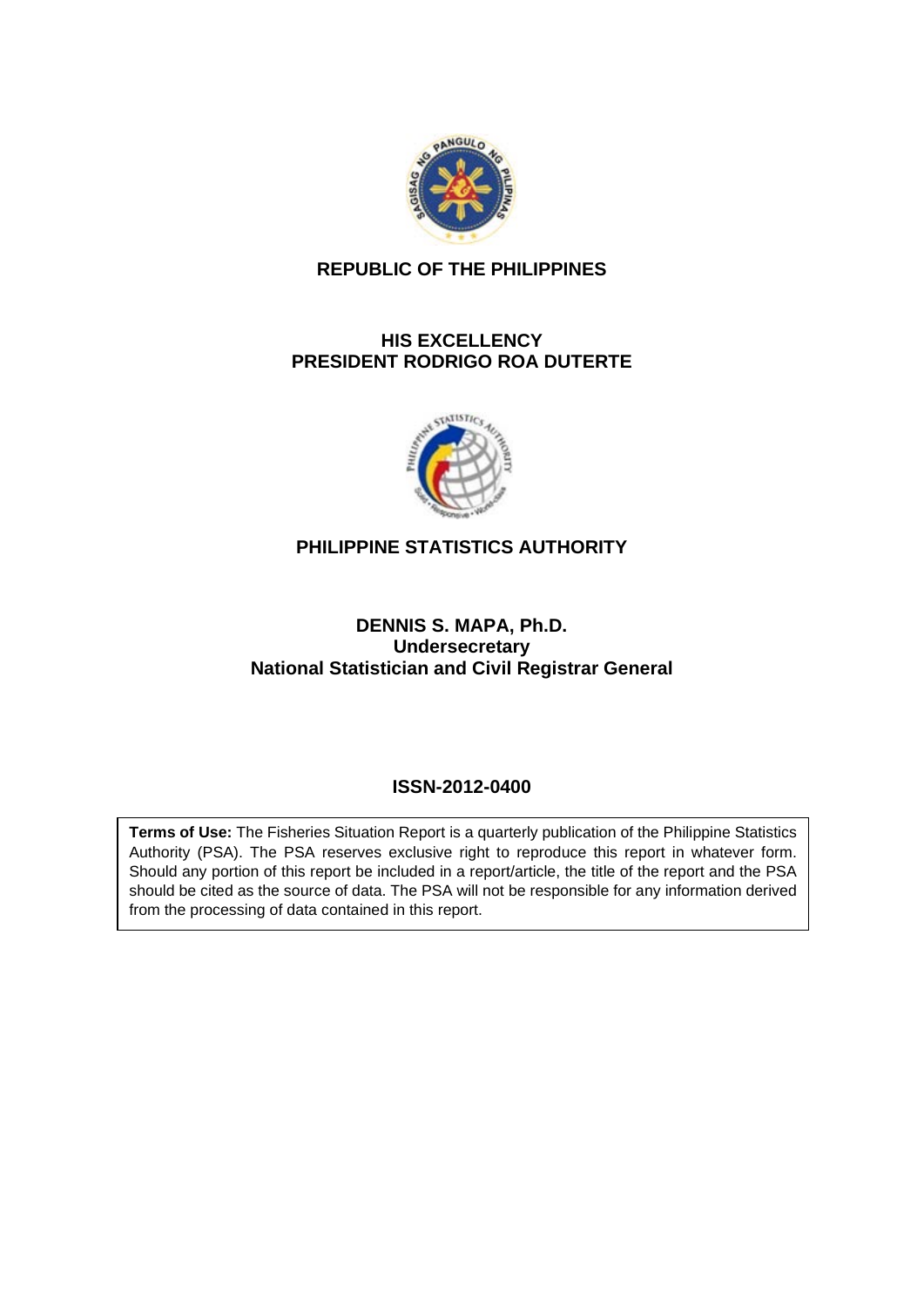#### **FOREWORD**

<span id="page-2-0"></span>The **Fisheries Situation Report for Major Species, January to December 2021** is an annual statistical report on fisheries. It contains data on volume and value of fish production, and farmgate prices by major species.

This publication is a compilation of survey results for the four fisheries subsectors, namely: commercial, municipal and inland fisheries, and aquaculture. The volume and value of production of different fish species are generated through the conduct of Quarterly Commercial Fisheries Survey (QCFS), Quarterly Municipal Fisheries Survey (QMFS), Quarterly Inland Fisheries Survey (QIFS), and Quarterly Aquaculture Survey (QAqS). Administrative-based data, sourced from the Philippine Fisheries Development Authority (PFDA), Local Government Units (LGUs), and private landing centers are also part of the compilation.

In other publications released by the PSA, we invite our readers and data users to give comments and suggestions for further improvement of this report.

 $705$ 

 **DENNIS S. MAPA, Ph.D. Undersecretary** National Statistician and Civil Registrar General

Quezon City, Philippines January 2022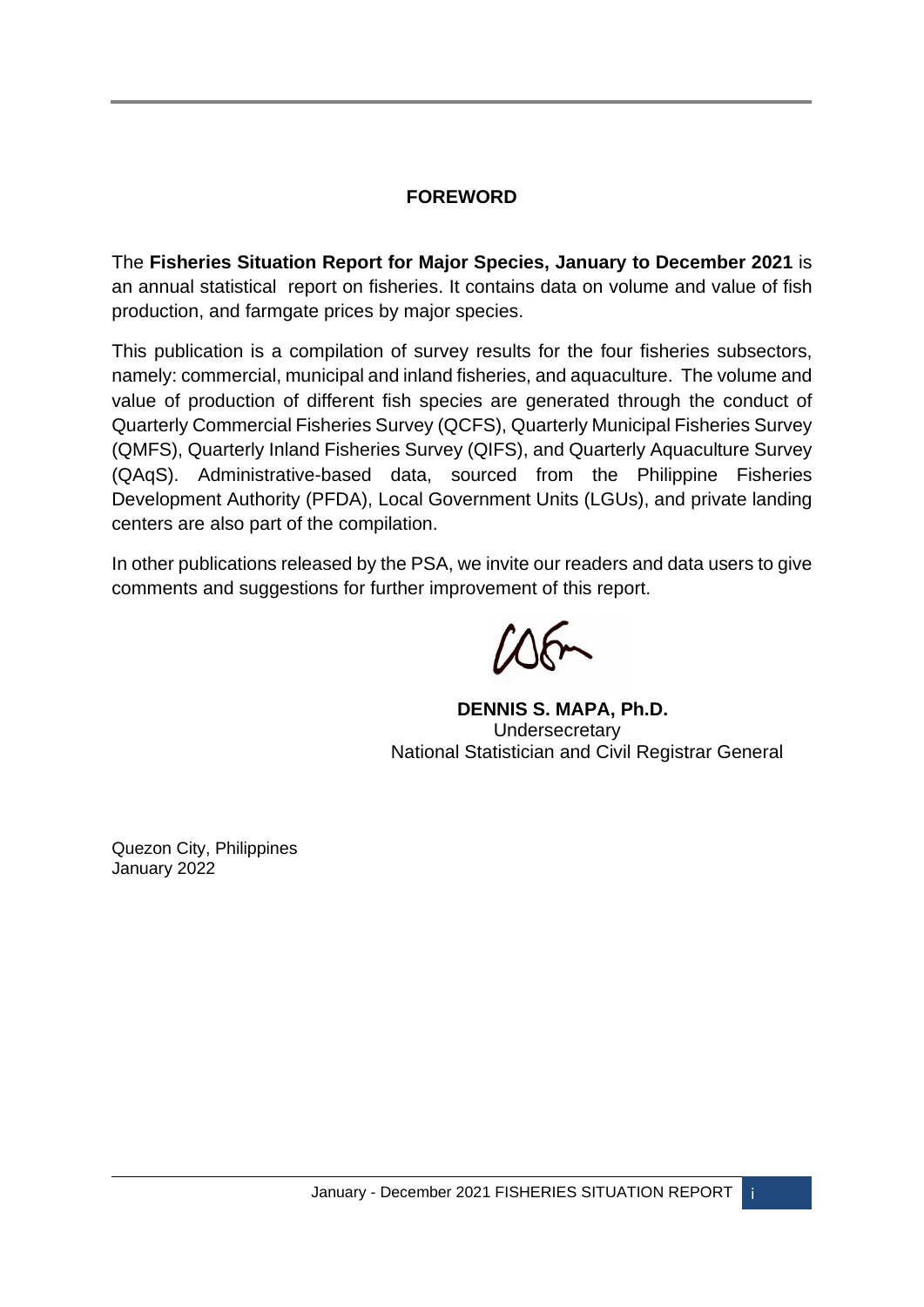# **TABLE OF CONTENTS**

| 1. |        |
|----|--------|
| 2. |        |
| 3. |        |
| 4. |        |
| 5. |        |
| 6. |        |
| 7. |        |
| 8. |        |
| 9. |        |
|    |        |
|    |        |
|    |        |
|    |        |
|    |        |
|    |        |
|    | ……. 14 |
|    |        |
|    |        |
|    |        |
|    |        |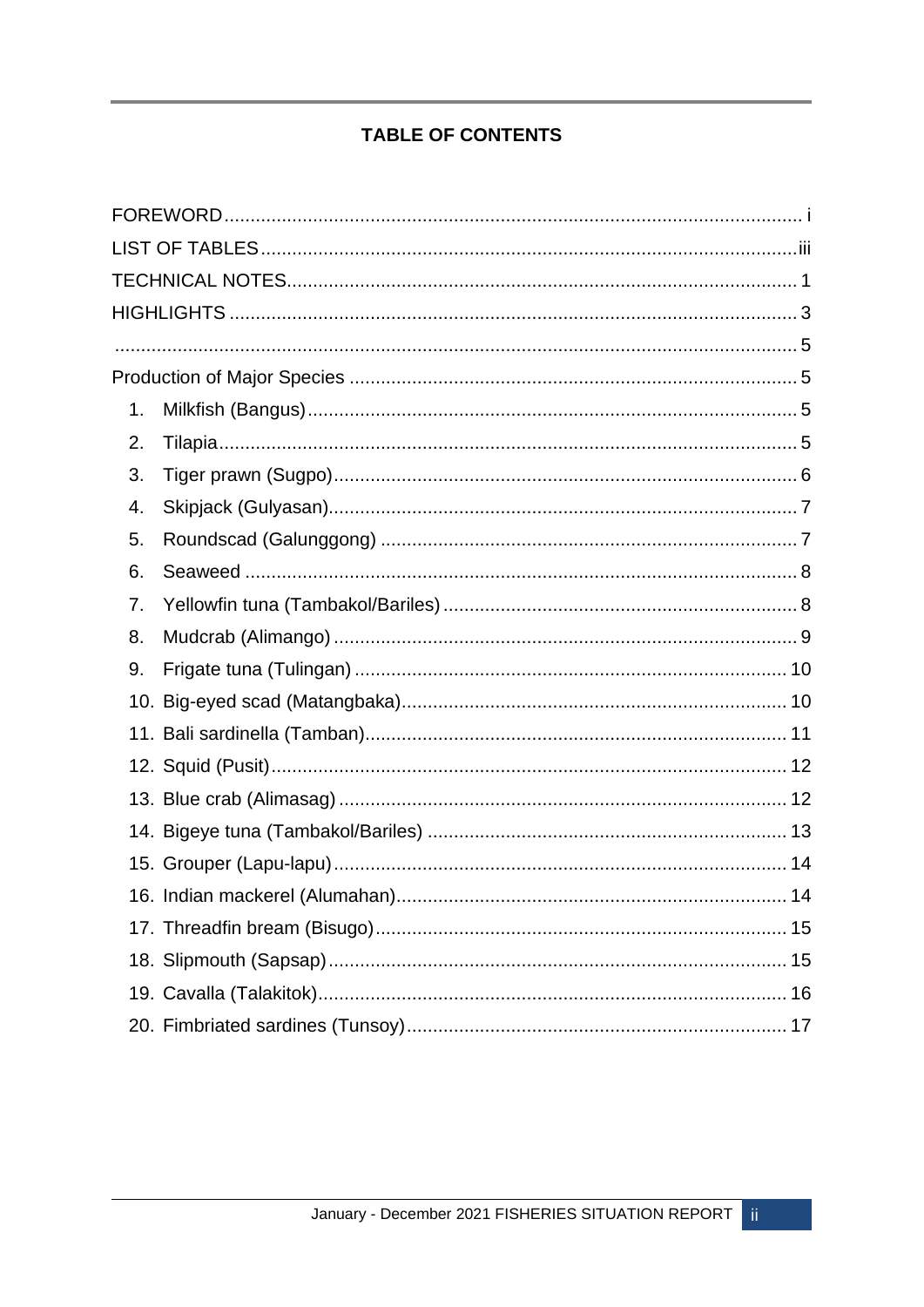## **LIST OF TABLES**

<span id="page-4-0"></span>Table No. 2008 and 2009 and 2009 and 2009 and 2009 and 2009 and 2009 and 2009 and 2009 and 2009 and 2009 and 20

| $\mathbf 1$    | Volume of Fisheries Production by Subsector:                 |  |
|----------------|--------------------------------------------------------------|--|
|                |                                                              |  |
| 2 <sup>1</sup> | Volume of Fisheries Production by Species:                   |  |
|                | Philippines, January to December 2019 – 2021 <sup>P</sup> 19 |  |
| 3 <sup>1</sup> | Value of Fisheries Productionat Current Prices by Species:   |  |
|                |                                                              |  |
| $\overline{4}$ | Average Price by Species: Philippines,                       |  |
|                |                                                              |  |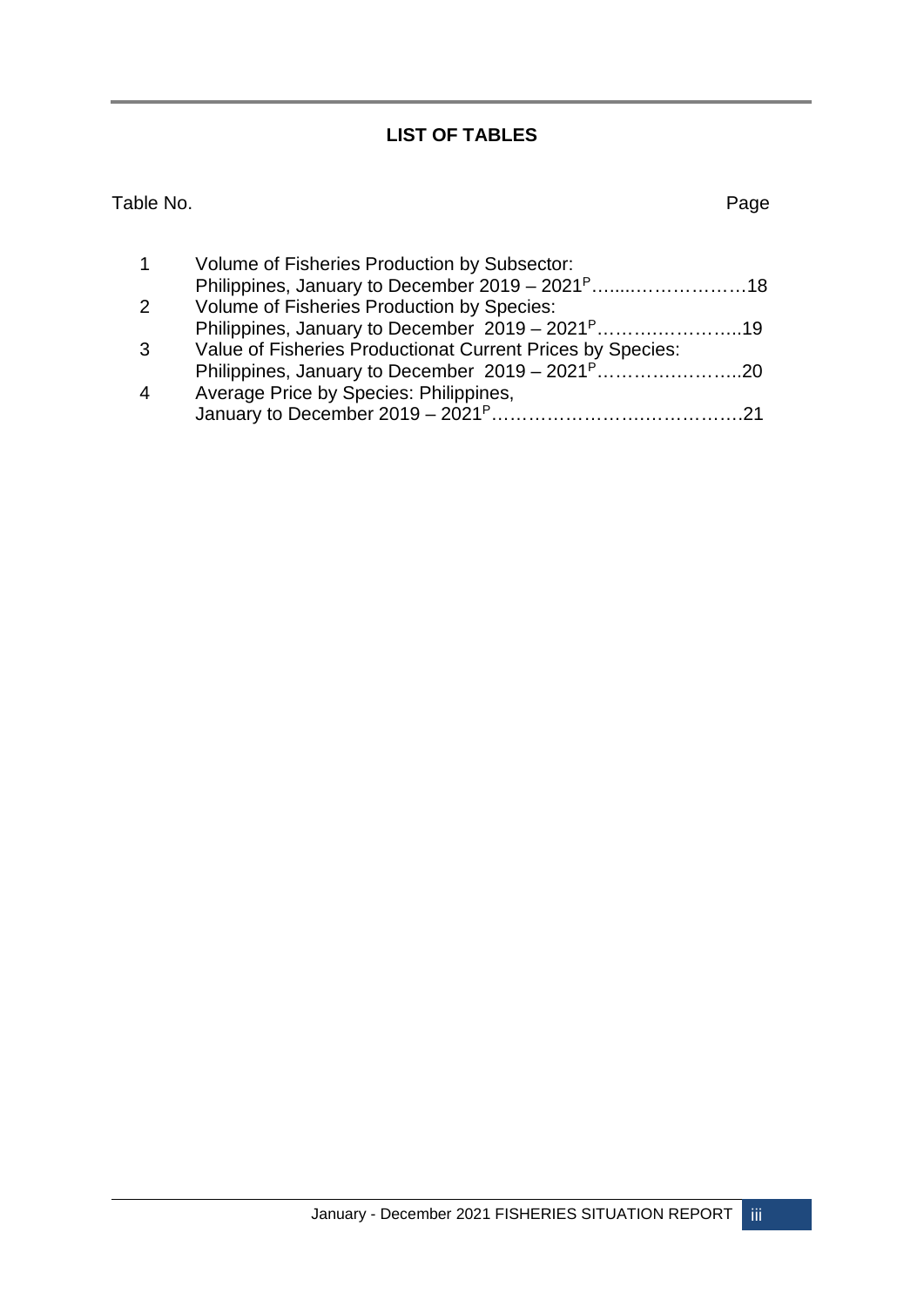## **TECHNICAL NOTES**

<span id="page-5-0"></span>This Fisheries Situation Report for Major Species presents the data on volume and value of production and farmgate price of fisheries for January to December 2021. It contains information on the current situation by major species of the four fisheries subsectors, namely: commercial, municipal and inland fisheries, and aquaculture. The data are the results of the four fisheries surveys regularly conducted by the Philippine Statistics Authority (PSA). These surveys are the Quarterly Commercial Fisheries Survey (QCFS), Quarterly Municipal Fisheries Survey (QMFS), Quarterly Inland Fisheries Survey (QIFS), and Quarterly Aquaculture Survey (QAqS). It also includes data from administrative records of the Philippine Fisheries Development Authority (PFDA), Local Government Units (LGUs), and privately managed landing centers.

The QCFS gathers data on volume of unloading and farmgate price on sample traditional landing centers of the subsector in 59 provinces. The survey uses stratified sampling with volume of unloading as stratification variable. Sample landing centers are selected in each stratum using simple random sampling. A structured survey form (QCFS Form 1) is used to collect information. Five key informants per landing center serve as the respondents to the survey. The information being gathered are volume of unloading and price per kilogram of the top 31 species and those under the *others* category. In addition, data are collected from the administrative records of nontraditional landing centers such as those that are managed by the PFDA, LGUs, and private entities.

The QMFS is undertaken in similar manner as commercial fisheries in terms of sampling design, data collection, and species coverage. However, interview is conducted in sample municipal traditional landing centers using the QMFS Form 1. Data gathering activities from administrative records of PFDA and LGU managed landing centers are also undertaken. There are 69 provinces that are covered in the QMFS.

Meanwhile, the volume of catch and farmgate price of inland fishing households are obtained through the QIFS. The QIFS uses a two-stage sampling design with barangay serving as the primary sampling unit (PSU) and inland fishing household as the secondary sampling unit (SSU). Sample barangays (PSUs) are selected using probability proportional to size (PPS) with sampling rate of 10 percent. The number of inland fishing households is used as the size measure. While sample inland fishing households are selected using simple random sampling (SRS) for each sample barangay. The inland fishing household size is 10 per barangay. For a sample barangay which has less than 10 inland fishing households, all households are taken as samples. QIFS Form 1 is utilized to obtain data from the household head or any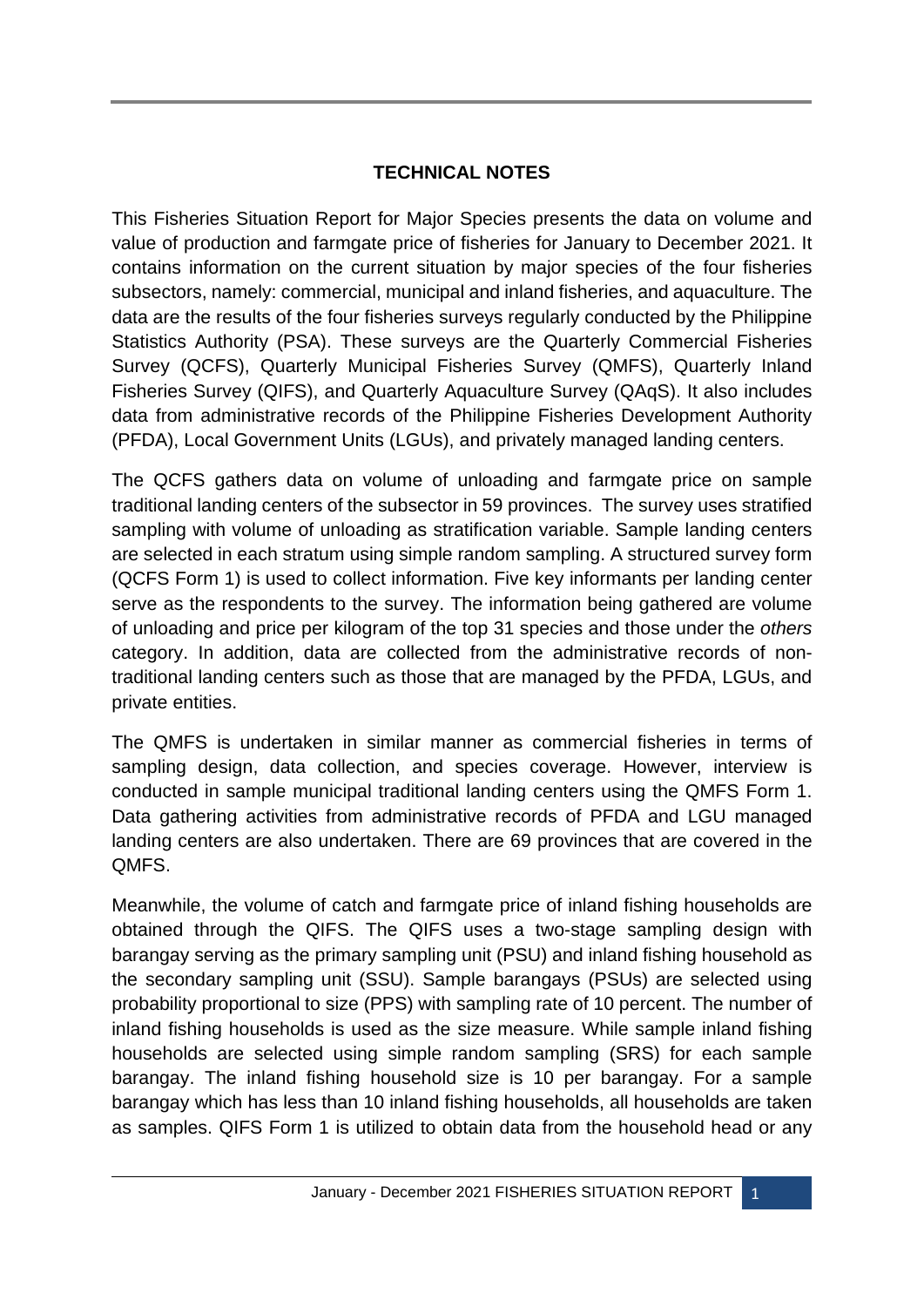knowledgeable member of the sample household. The survey form captures the volume of catch and price per kilogram of 34 inland species in 81 provinces.

On the other hand, the QAqS provides the volume of production and farmgate price for the aquaculture subsector. It covers aquafarm types in various water environment, namely, brackishwater fishpond, pen and cage; freshwater fishpond, pen and cage; marine pen and cage; oyster; mussel; seaweed; rice fish; and small farm reservoir (SFR). For each aquafarm type, municipalities comprising the top 80 percent in terms of total aquafarm area are taken as samples. For each sample municipality, five or eight sample aquafarms are selected. The respondents are the owner, operator and/or caretaker of the sample aquafarms. The survey covers 17 species in 83 provinces**.** 

Prior to the conduct of the surveys, training of field staff and statistical researchers (SRs) are conducted to discuss the accomplishment of the survey forms and data collection procedures. Field regular staff are assigned to supervise the entire operations, while the SRs are responsible in the collection of data. To ensure data quality, spot checking and back-checking are done in selected provinces.

As another form of quality control, there are three levels of data review. These are provincial, regional, and national data review. Data are checked as to the completeness, correctness, and consistency. The process involves thorough data analysis on information and indicators like historical data, weather conditions, pests and diseases, government programs, policies and regulations, and other auxiliary information.

Geographic classification is based on the latest Philippine Standard Geographic Code (PSGC).

The 20 major species highlighted in this report were identified based on their value of production at constant 2018 prices.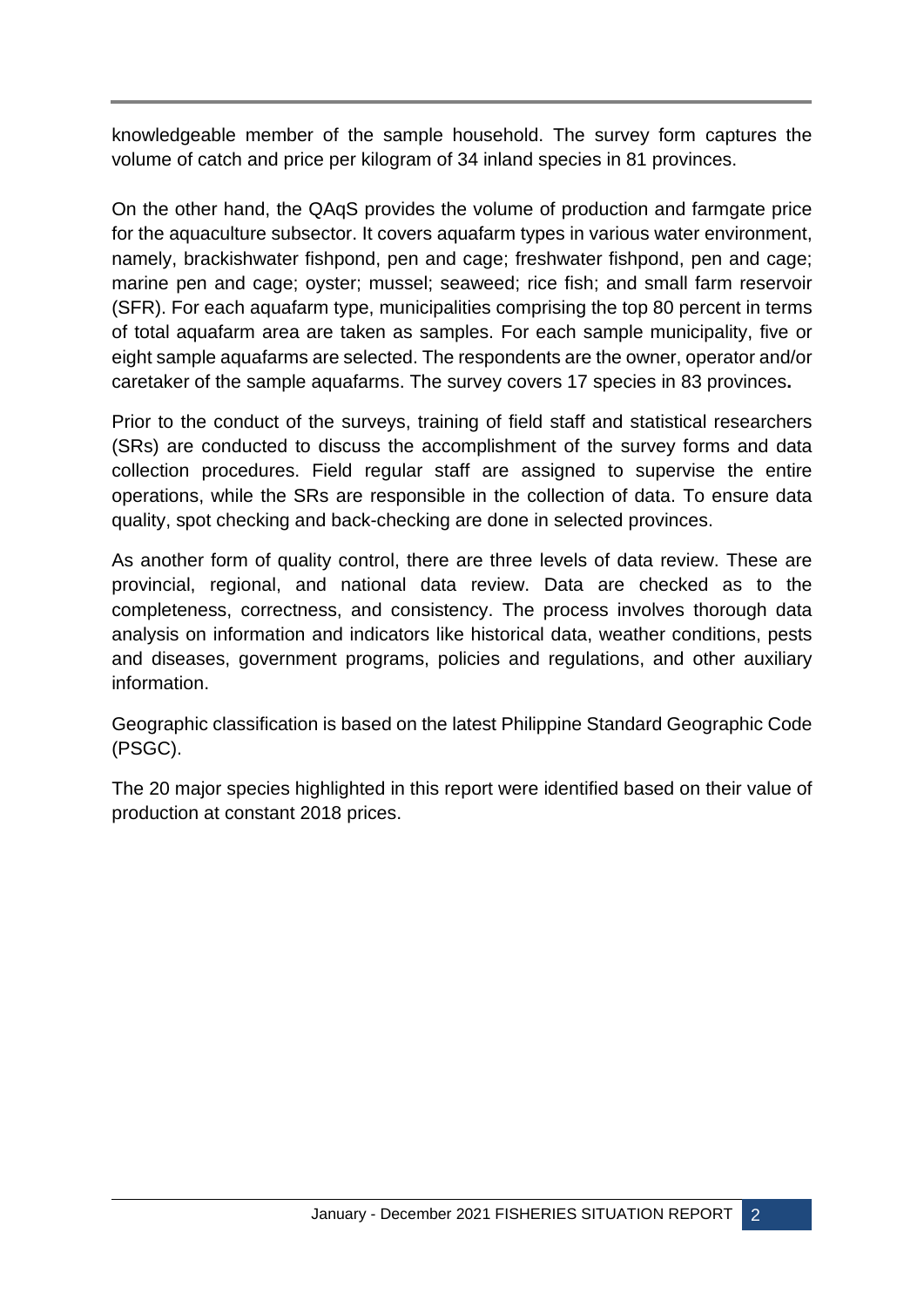## <span id="page-7-0"></span>**HIGHLIGHTS Volume of Production by Subsector and Species January to December 2021**

In 2021, total fisheries production was recorded at 4,250.79 thousand metric tons, from 4,400.37 thousand metric tons output a year ago, representing an annual downtrend of -3.4 percent. This was brought about by the decreases in production from commercial and marine municipal fisheries, and aquaculture. Only inland fisheries registered an improvement in production during the period. (Figure 1 and Table 1)

The total volume of production for commercial fisheries during the year was estimated at 871.24 thousand metric tons. The production was -10.7 less than the output in the previous year at 975.21 thousand metric tons. The subsector's share to total fisheries was 20.5 percent. (Figure 2 and Table 1)



Figure 2. Volume of Commercial Fisheries Production and Annual Growth Rate, Philippines: January to December 2019 to 2021<sup>P</sup>



Source: Philippine Statistics Authority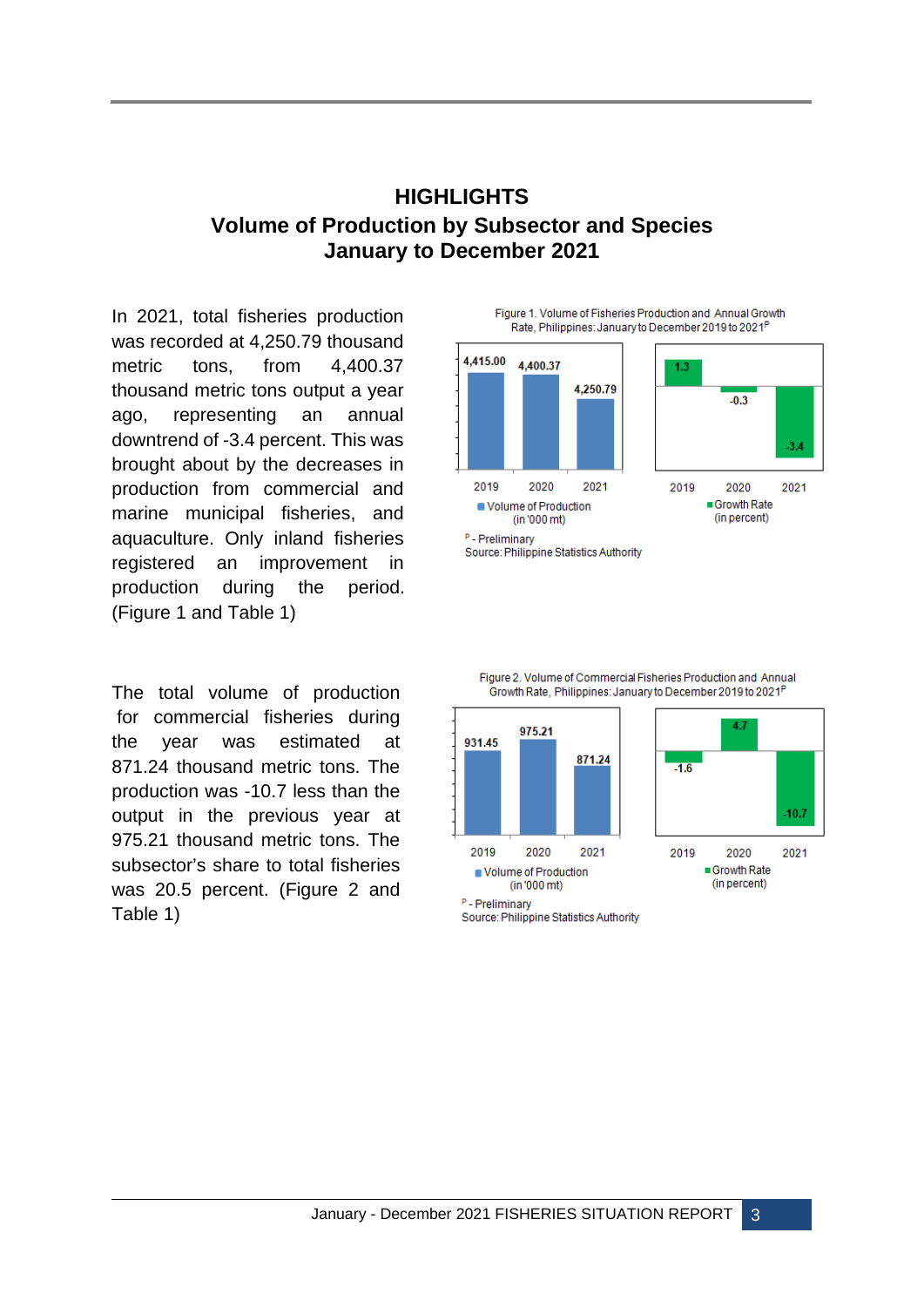The marine municipal fisheries subsector produced a total of 927.70 thousand metric tons during the year. It posted a decline of -2.6 percent from the 2020 production level of 952.19 thousand metric tons. Of the total fisheries production, the subsector comprised 21.8 percent. (Figure 3 and Table 1)

Inland fisheries production was registered at 205.54 thousand metric tons during the year. The volume was 37.0 percent higher than the 2020 estimate of 150.07 thousand metric tons. About 4.8 percent of the total fisheries output came from inland fisheries. (Figure 4 and Table 1)

Total harvests from aquaculture farms reached 2,246.32 thousand metric tons in 2021, from 2,322.91 thousand metric tons in the previous year, indicating an annual decline of -3.3 percent. Aquaculture subsector constituted the biggest share of 52.8 percent to total fisheries production. (Figure 5 and Table 1)

Figure 3. Volume of Marine Municipal Fisheries Production and Annual Growth Rate, Philippines: January to December 2019 to 2021<sup>P</sup>



P - Preliminary

Source: Philippine Statistics Authority



Figure 4. Volume of Inland Municipal Fisheries Production and Annual Growth Rate, Philippines: January to December 2019 to 2021<sup>P</sup>

Source: Philippine Statistics Authority



Figure 5, Volume of Aguaculture Production and Annual Growth Rate, Philippines: January to December 2019 to 2021<sup>P</sup>

Of the 20 major species, double digit production cuts were mainly noted in yellowfin tuna (tambakol/bariles, -22.0%), fimbriated sardines (tunsoy, -15.0%), frigate tuna (tulingan, -14.5%), bigeye tuna (tambakol/bariles, -11.6%), roundscad (galunggong, -10.8%), and threadfin bream (bisugo, -10.7%). (Table 2)

On the other hand, significant increments in production were reported in mudcrab (alimango, 19.4%) and tilapia (11.8%). (Table 2)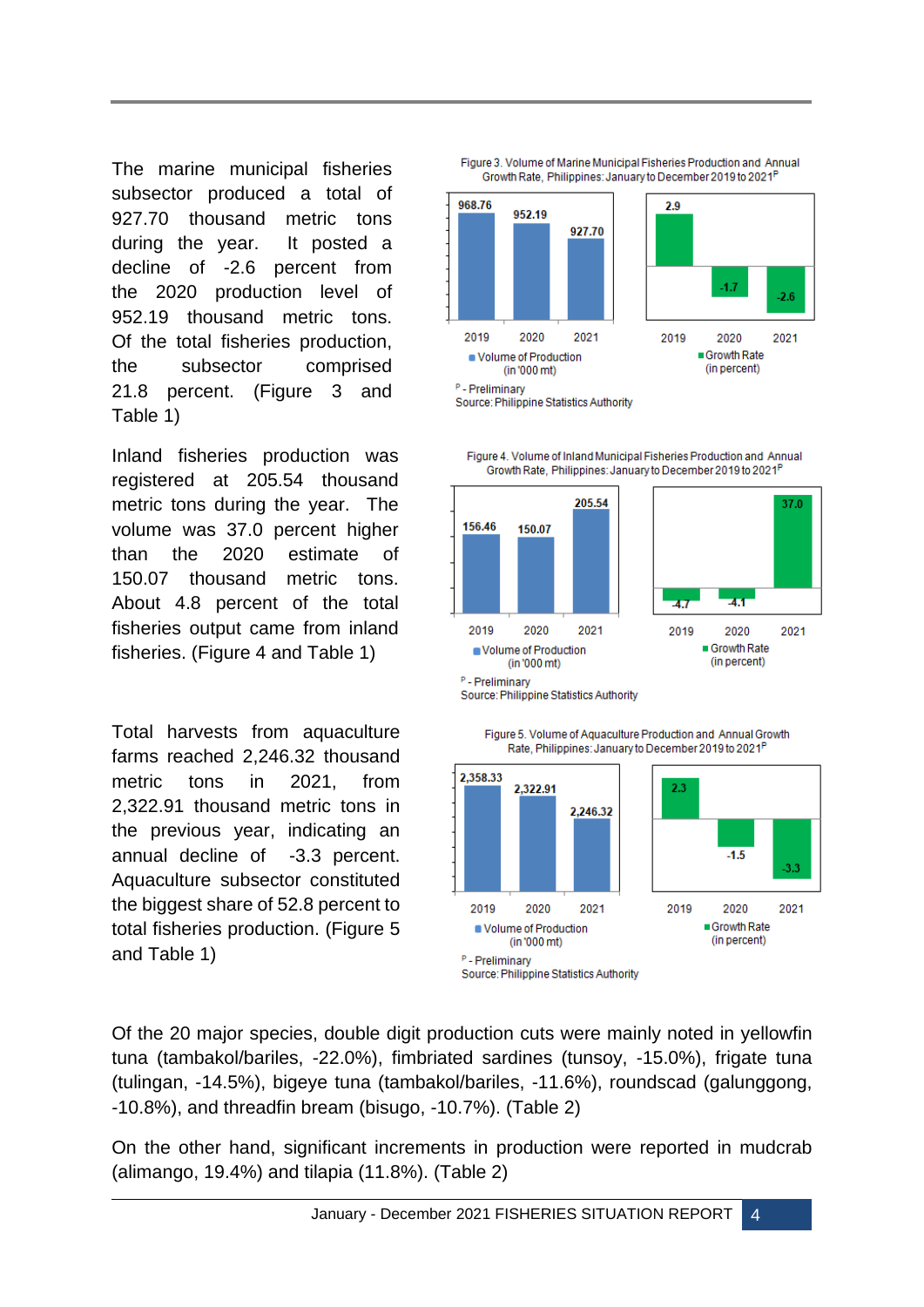# <span id="page-9-1"></span>**Production of Major Species**

#### <span id="page-9-2"></span><span id="page-9-0"></span>**1. Milkfish (Bangus)**

- a. In 2021, milkfish output was estimated at 446.38 thousand metric tons. This volume was 6.0 percent higher than its record of 420.96 thousand metric tons during the previous year. (Figure 6 and Table 2)
- b. About 10.5 percent of the total fisheries production was accounted for milkfish in 2021. (Table 2)



- c. During the year, value of milkfish production was PhP 51.52 billion at current prices, representing a 17.1 percent increment from the 2020 value of production of PhP 44.00 billion. (Table 3)
- d. The average farmgate price of milkfish was registered at PhP 115.42 per kilogram during the year which increased by 10.4 percent from its previous year's price of PhP 104.53 per kilogram. (Table 4)

#### <span id="page-9-3"></span>**2. Tilapia**

- a. From January to December 2021, the total volume of production of tilapia reached 340.07 thousand metric tons. It went up by 11.8 percent compared with its 2020 level of 304.33 thousand metric tons. (Figure 7 and Table 2)
- b. About 8.0 percent of the overall fisheries production was accounted for by tilapia



Source: Philippine Statistics Authority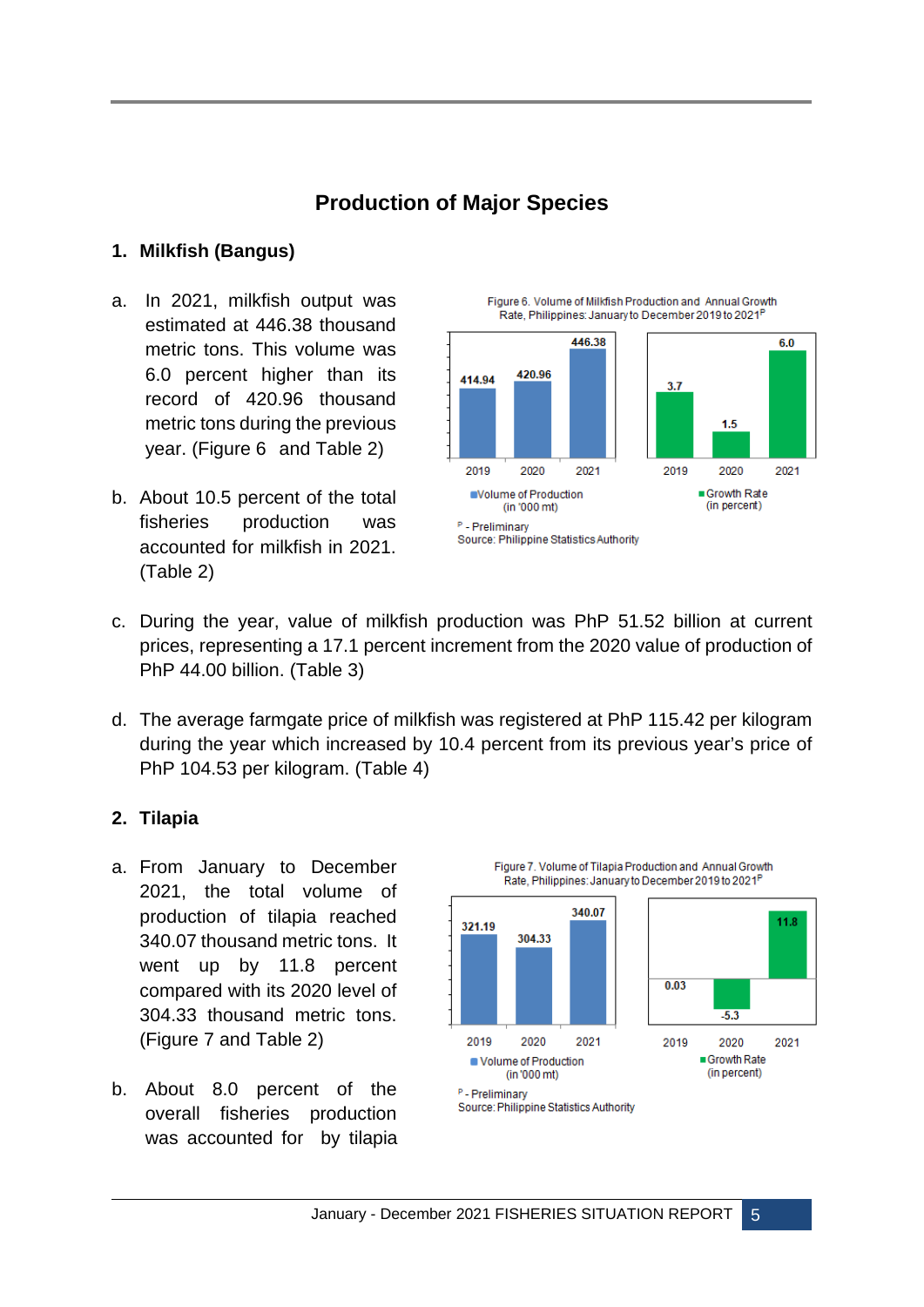harvests during the period. (Table 2)

- c. The gross earnings of tilapia at current prices was valued at PhP 28.6 billion in 2021. It was an improvement of 13.2 percent from its value of PhP 25.50 billion in the previous year. (Table 3)
- d. The farmgate price of tilapia was quoted at PhP 84.86 per kilogram in 2021 which registered a 1.3 percent upturn from its previous year's price quotation of PhP 83.81. (Table 4)

#### <span id="page-10-0"></span>**3. Tiger prawn (Sugpo)**

- a. The tiger prawn's production during January to December 2021 was estimated at 42.26 thousand metric tons. It posted a -0.5 percent reduction compared with the previous year's performance of 42.45 thousand metric tons. (Figure 8 and Table 2)
- b. During the period, production of tiger prawn shared 1.0 percent to the total fisheries output. (Table 2)



- c. At current prices, the gross value of tiger prawn production in 2021 amounted to PhP 21.39 billion from the previous year's record of PhP 20.60 billion. It grew by 3.9 percent. (Table 3)
- d. On the average, the farmgate price per kilogram was PhP 506.32 which exhibited a 4.4 percent gain from its 2020 price of PhP 485.17. (Table 4)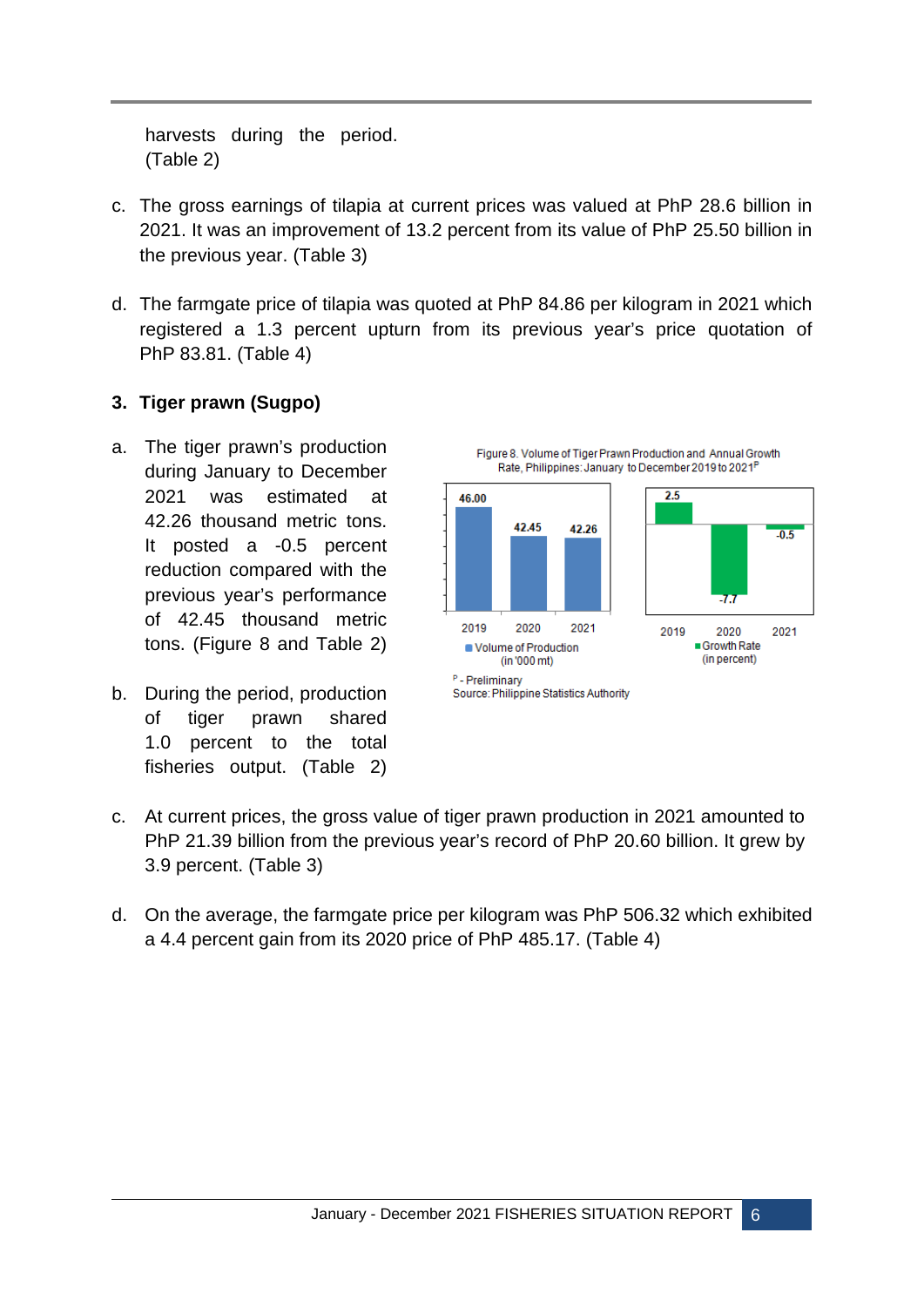#### <span id="page-11-0"></span>**4. Skipjack (Gulyasan)**

- a. In 2021, skipjack production was estimated at 243.28 thousand metric tons. It went down by -6.7 percent from the previous year's output level of 260.60 thousand metric tons. (Figure 9 and Table 2)
- b. Skipjack unloadings covered 5.7 percent of the total fisheries production during the year. (Table 2)



- c. At current prices, the total value of skipjack was PhP 19.43 billion in 2021. It was higher by 7.9 percent from its level of PhP 18.02 billion a year ago. (Table 3)
- d. The average farmgate price of skipjack was quoted at PhP 79.88 per kilogram in 2021 representing a 15.6 percent increase from its previous year's price of PhP 69.13 per kilogram. (Table 4)

#### <span id="page-11-1"></span>**5. Roundscad (Galunggong)**

- a. The production of roundscad was recorded at 180.14 thousand metric tons in 2021. It was lower by -10.8 percent from 202.00 thousand metric tons production in 2020. (Figure 10 and Table 2)
- b. Roundscad production constituted 4.2 percent of the total fisheries production during the year. (Table 2)



c. At current prices, the gross value of roundscad production amounted to PhP 14.78 billion, an increase of 6.8 percent from its previous year's level of PhP 13.83 billion. (Table 3)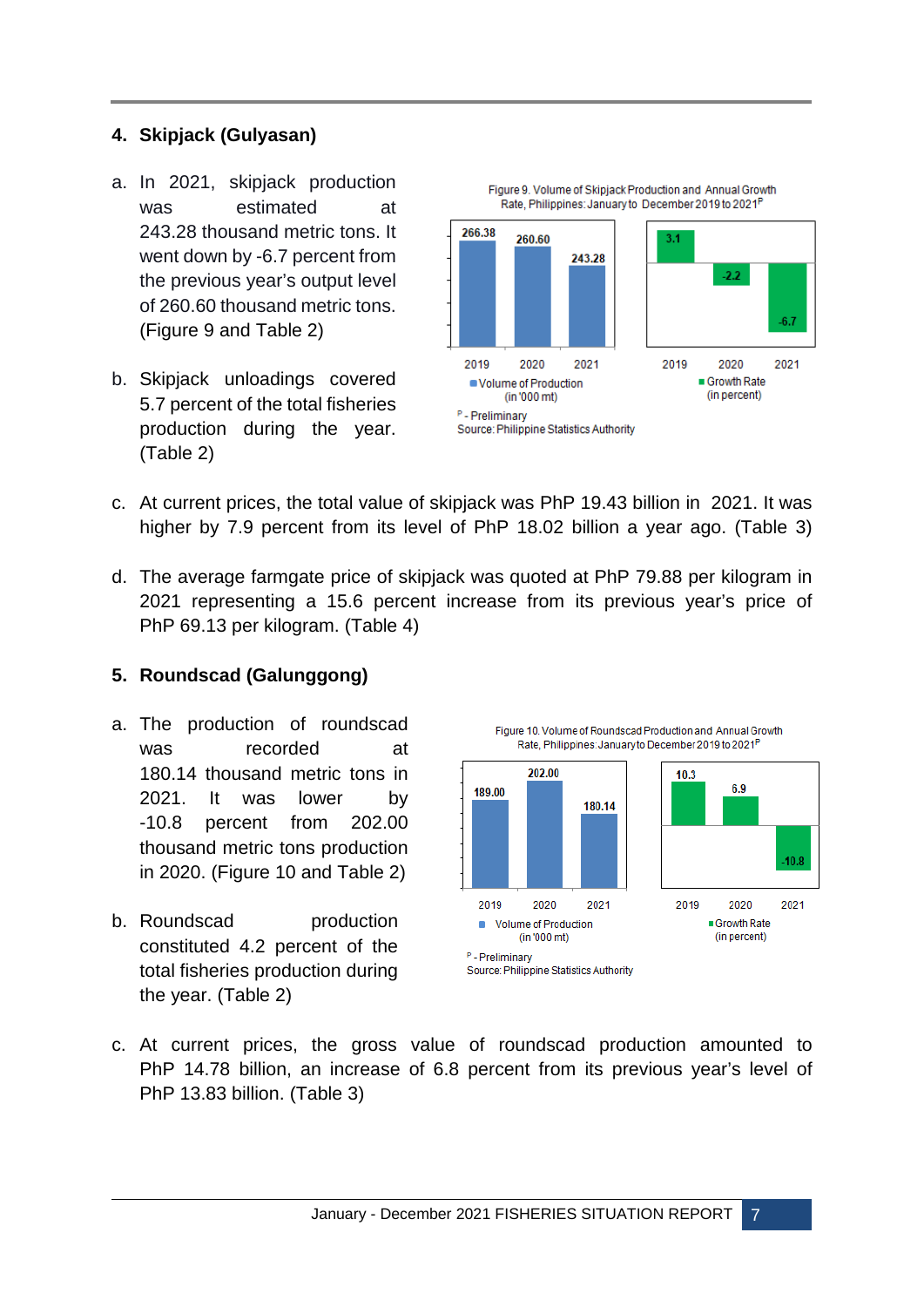d. The average farmgate price of roundscad during the year was quoted at PhP 82.05 per kilogram. It exhibited a double-digit increment of 19.8 percent from its quoted price of PhP 68.48 per kilogram a year ago. (Table 4)

#### <span id="page-12-0"></span>**6. Seaweed**

- a. The production of seaweed in 2021 was 1,343.71 thousand metric tons. This volume was -8.5 percent lower than the previous year's level of 1,468.65 thousand metric tons. (Figure 11 and Table 2)
- b. Total seaweed harvests comprised 31.6 percent of the total fisheries production this year. (Table 2)



Figure 11. Volume of Seaweed Production and Annual Growth

- c. At current prices, total earnings of seaweed production was registered at PhP 10.14 billion during the year. This value was equivalent to a -4.5 percent decrement from its level of PhP 10.61 billion a year ago. (Table 3)
- d. At the national level, the average farmgate price per kilogram of seaweed was quoted at PhP 7.55 this year, an improvement of 4.4 percent from its previous year's quotation of PhP 7.23 per kilogram. (Table 4)

### <span id="page-12-1"></span>**7. Yellowfin tuna (Tambakol/Bariles)**

- a. Yellowfin tuna production was estimated at 74.06 thousand metric tons during the year. It went down by -22.0 percent compared with the output of 94.89 thousand metric tons in 2020. (Figure 12 and Table 2)
- b. Yellowfin tuna catch accounted for 1.7 percent of the total fisheries production in 2021. (Table 2)

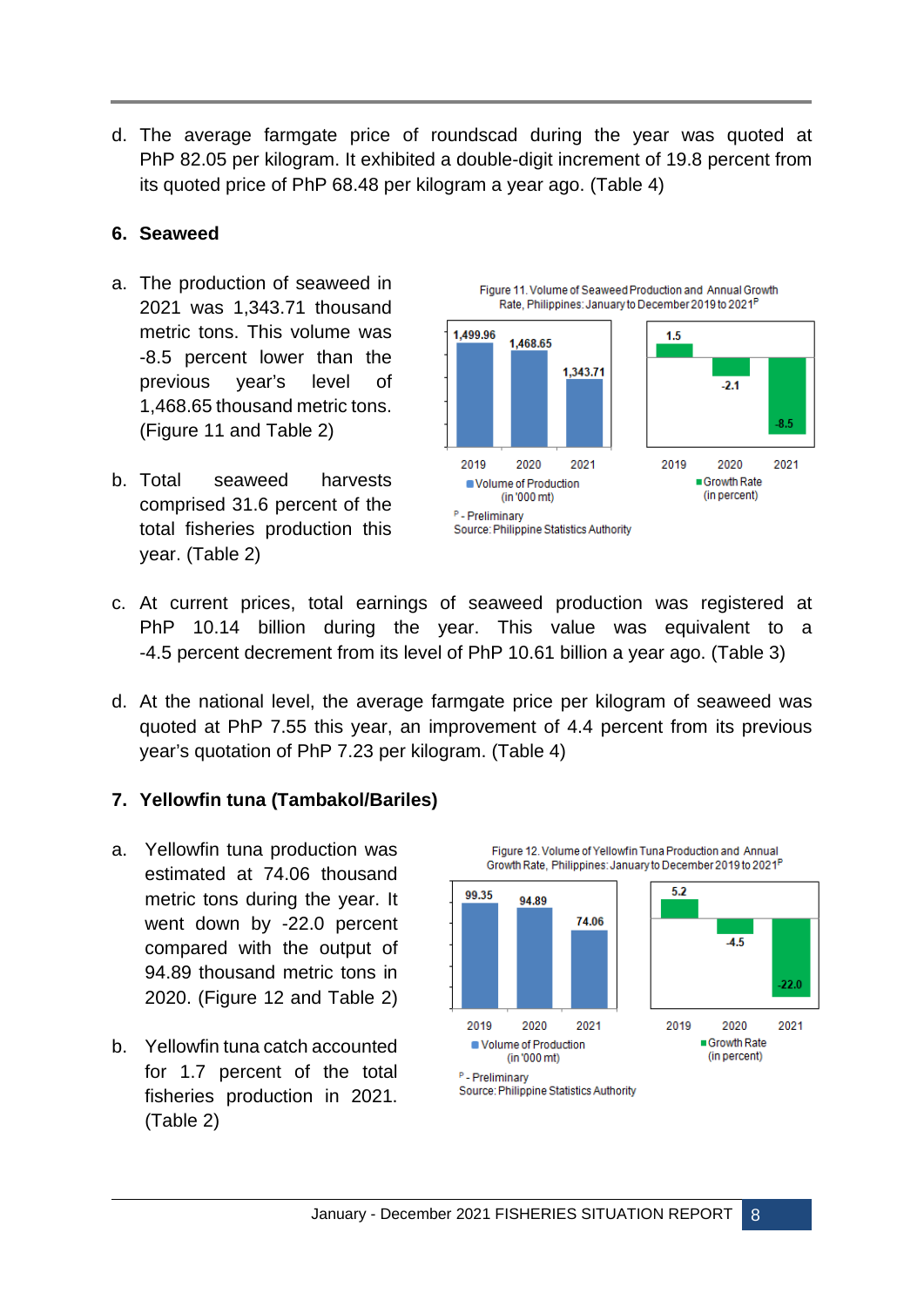- c. During the year, the gross value of yellowfin tuna production was around PhP 10.26 billion, a drop of -5.7 percent from its previous year's quotation of PhP 10.87 billion. (Table 3)
- d. The average farmgate price of yellowfin tuna at the national level was quoted at PhP 138.48 per kilogram. It posted a 20.9 percent increase from its previous year's average price of PhP 114.57 per kilogram. (Table 4)

#### <span id="page-13-0"></span>**8. Mudcrab (Alimango)**

- a. Mudcrab output went up by 19.4 percent. Total volume of mudcrab production in 2021 was 26.50 thousand metric tons, while 22.19 thousand metric tons were harvested in 2020. (Figure 13 and Table 2)
- b. By species, volume of mudcrab contributed 0.6 percent to the total fisheries production during the year. (Table 2)



- c. The gross earnings of mudcrab in 2021 amounted to PhP 12.53 billion at current prices. It improved by 33.6 percent from its previous year's value of PhP 9.38 billion. (Table 3)
- d. In 2021, the average farmgate price per kilogram of mudcrab was PhP 472.75 which grew by 11.9 percent from its previous year's price of PhP 422.64 per kilogram. (Table 4)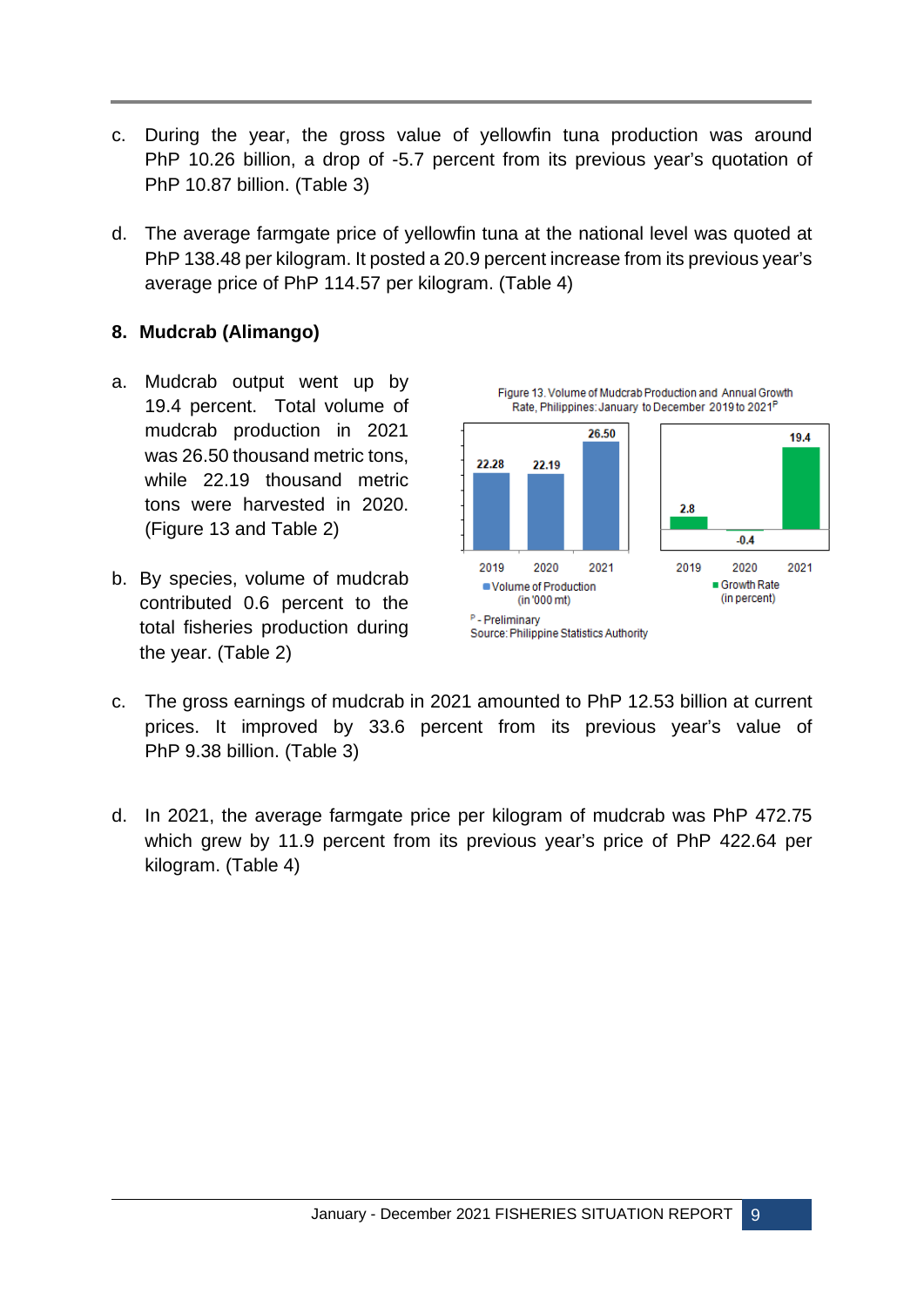#### <span id="page-14-0"></span>**9. Frigate tuna (Tulingan)**

- a. Frigate tuna production in 2021 reached 94.51 thousand metric tons. It was lower by -14.5 percent from its previous year's record of 110.47 thousand metric tons. (Figure 14 and Table 2)
- b. During the year, frigate tuna output supplied 2.2 percent of the total fisheries production. (Table 2)



- c. At current prices, the total value of frigate tuna production was estimated at PhP 8.42 billion which showed a -5.8 drop from its previous year's annual gross earnings of PhP 8.93 billion. (Table 3)
- d. The average farmgate price of frigate tuna received by the operators was PhP 89.05 per kilogram. It displayed a 10.1 percent increment compared with the previous year's average price of PhP 80.87 per kilogram. (Table 4)

#### <span id="page-14-1"></span>**10. Big-eyed scad (Matangbaka)**

- a. Big-eyed scad production was estimated at 109.35 thousand metric tons in 2021.The volume was 3.9 percent more than the previous year's level of 105.22 thousand metric tons. (Figure 15 and Table 2)
- b. Of the total fisheries production, big eyed scad contributed 2.6 percent during the year. (Table 2)



c. At current prices, the gross value of big-eyed scad in 2021 amounted to PhP 10.14 billion, an increase of 15.1 percent compared with its value of PhP 8.81 billion in 2020. (Table 3)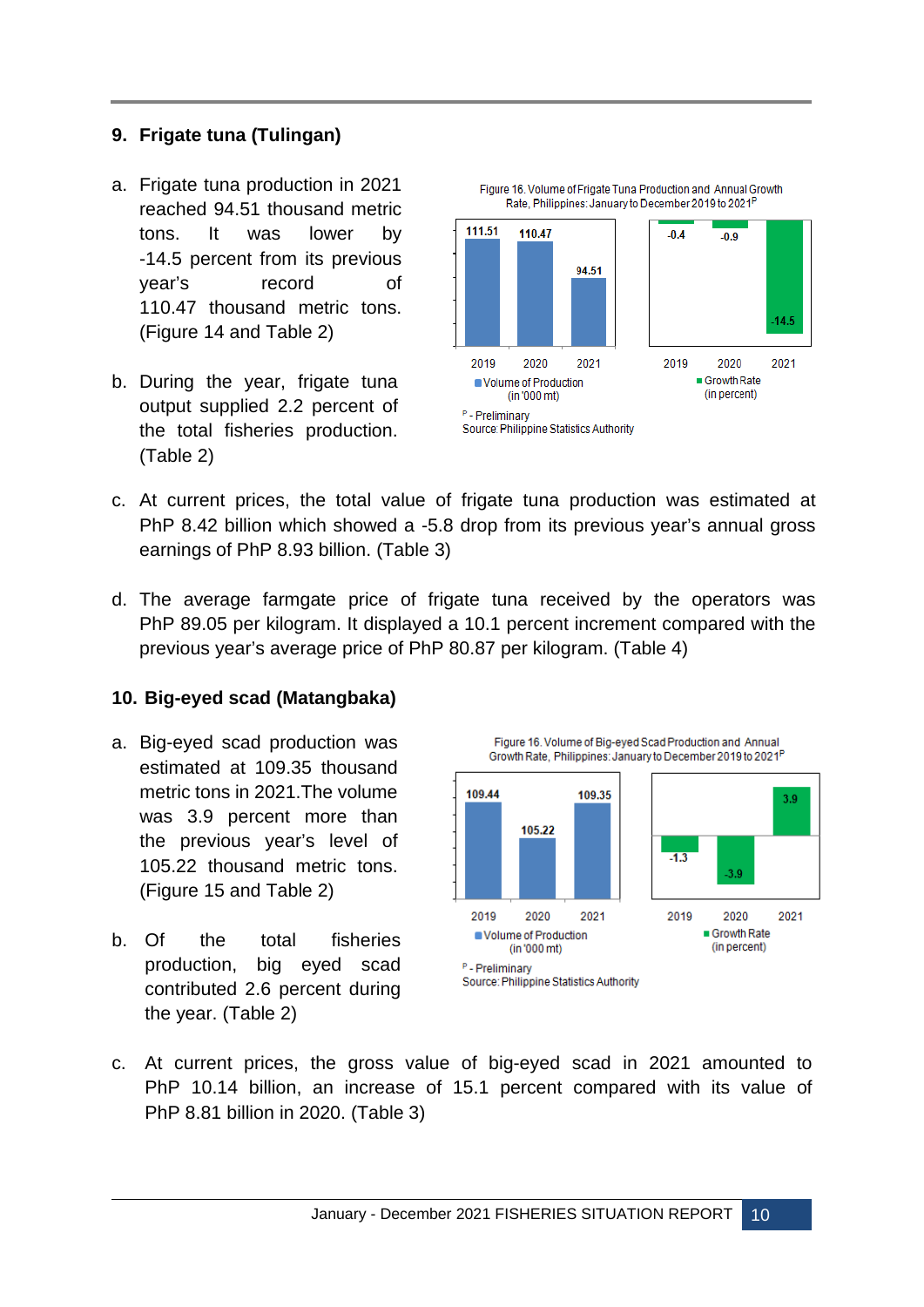d. The average farmgate price of big-eyed scad rose by 10.8 percent. In 2021, the price quotation was PhP 92.72 per kilogram, while it was PhP 83.70 per kilogram in the previous year. (Table 4)

#### <span id="page-15-0"></span>**11. Bali sardinella (Tamban)**

- a. The total volume of bali sardinella production was recorded at 321.78 thousand metric tons in 2021. It decreased by -5.3 percent from the same period of the previous year's output of 339.88 thousand metric tons. (Figure 16 and Table 2)
- b. The share of bali sardinella during the period was 7.6 percent of the total volume of fisheries production. (Table 2)



- c. The gross value of bali sardinella in 2021 amounted to PhP 9.27 billion at current prices. It grew by 8.7 percent from its level of PhP 8.53 billion in the same period a year ago. (Table 3)
- d. On the average, the quoted farmgate price for bali sardinella was registered at PhP 28.81 per kilogram which posted an increment of 14.8 percent from the 2020 record of PhP 25.10 per kilogram. (Table 4)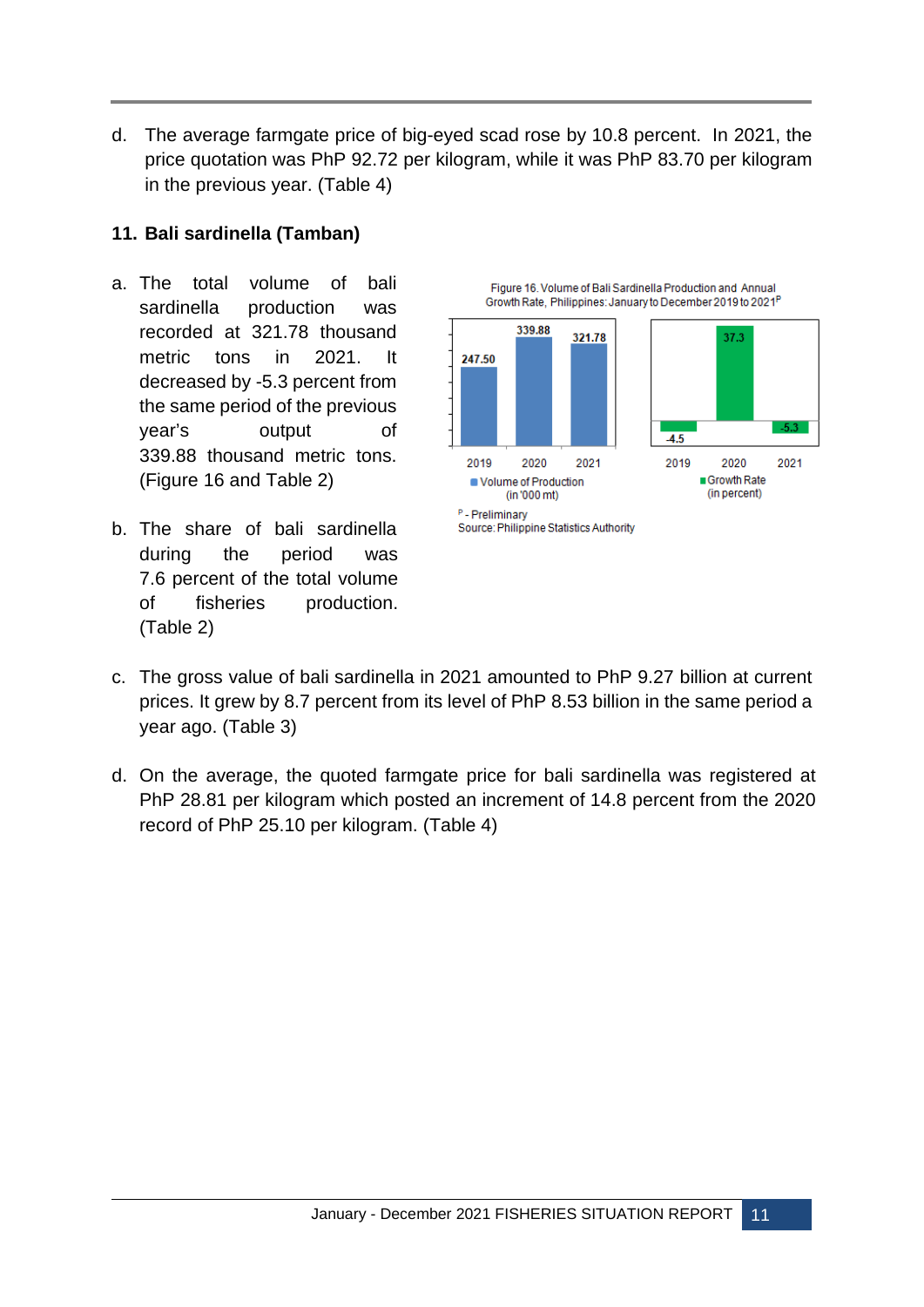#### <span id="page-16-0"></span>**12. Squid (Pusit)**

- a. Squid production grew by 4.7 percent. In 2021, the total output of squid was posted at 46.51 thousand metric tons from its previous year's production of 44.42 thousand metric tons. (Figure 17 and Table 2)
- b. Of the total fisheries production, squid shared 1.1 percent during the year. (Table 2)



- c. The value of squid production displayed a 10.0 percent increment. At current prices, the value of production was measured at PhP 6.17 billion during the year compared with the 2020 record of PhP 5.61 billion. (Table 3)
- d. The average farmgate price per kilogram of squid was PhP 132.62 this year which rose by 5.1 percent compared with its quotation of PhP 126.25 per kilogram in 2020. (Table 4)

#### <span id="page-16-1"></span>**13. Blue crab (Alimasag)**

- a. Blue crab production in 2021 reached 32.24 thousand metric tons, representing a 3.9 percent gain over the previous year's output of 31.05 thousand metric tons. (Figure 18 and Table 2)
- b. In 2021, total catch of blue crab contributed 0.8 percent of the overall fisheries production. (Table 2)



c. The gross earnings of blue crab output was valued at PhP 5.70 billion at current prices in 2021. It went up by 28.1 percent from the previous year's record of PhP 4.45 billion. (Table 3)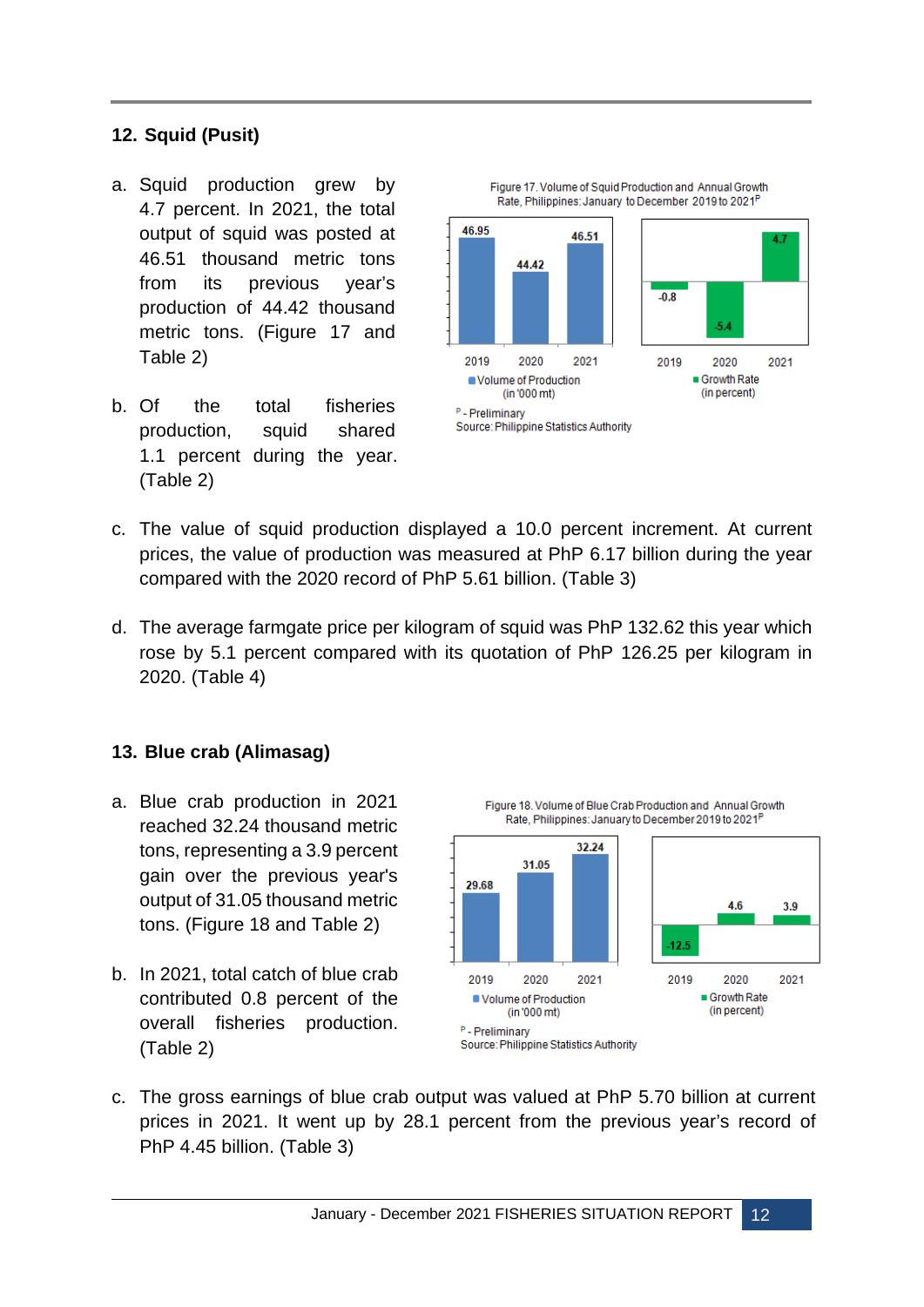d. The average farmgate price per kilogram received by the operator was PhP 176.68, an increase of 23.3 percent over the previous year's quotation of PhP 143.25 per kilogram. (Table 4)

#### <span id="page-17-0"></span>**14. Bigeye tuna (Tambakol/Bariles)**

- a. The total volume of bigeye tuna production reached 17.63 thousand metric tons during the year. It declined by -11.6 percent compared from its production level of 19.93 thousand metric tons a year ago. (Figure 19 and Table 2)
- b. Of the total fisheries production during the period, bigeye tuna contributed 0.4 percent. (Table 2)



- c. Gross value of bigeye tuna during the period amounted to PhP 2.58 billion at current prices. It rose by 1.5 percent from its PhP 2.54 billion mark in 2020. (Table 3)
- d. In 2021, the average farmgate price of bigeye tuna was posted at PhP 146.37 per kilogram. It went up by 14.8 percent compared from its previous year's price of PhP 127.47 per kilogram. (Table 4)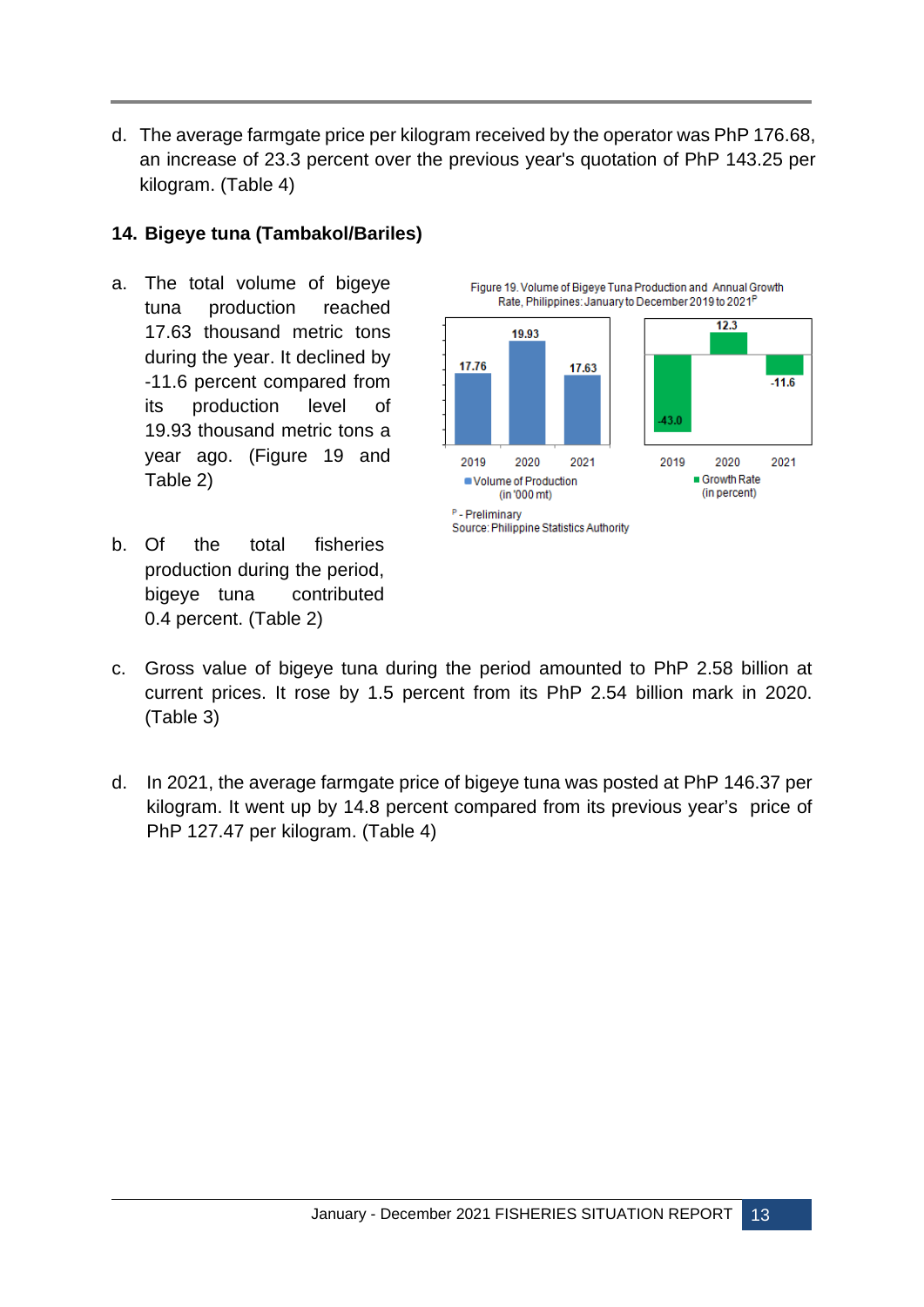#### <span id="page-18-0"></span>**15. Grouper (Lapu-lapu)**

- a. Total unloadings of grouper during the year was estimated at 20.31 thousand metric tons. It was 3.7 percent higher than its previous year's level of 19.59 thousand metric tons. (Figure 20 and Table 2)
- b. During the period, production of grouper shared 0.5 percent to the total fisheries output. (Table 2)



- c. The gross value of grouper amounted to PhP 3.82 billion at current prices during the period. It went down by -13.7 percent from its previous year's gross value of PhP 4.43 billion. (Table 3)
- d. In 2021, the average farmgate price of grouper was posted at PhP 188.01 per kilogram. It decreased by -16.8 percent compared with its price level of PhP 225.87 a year ago. (Table 4)

#### <span id="page-18-1"></span>**16. Indian mackerel (Alumahan)**

- a. Indian mackerel production was 50.82 thousand metric tons in 2021. It diminished by -5.3 percent compared with its previous year's level of 53.64 thousand metric tons. (Figure 21 and Table 2)
- b. Production of indian mackerel in 2021 shared 1.2 percent to the total fisheries output. (Table 2)

Figure 21, Volume of Indian Mackerel Production and Annual Growth Rate. Philippines: January to December 2019 to 2021<sup>P</sup>



c. The gross value of indian mackerel production amounted to PhP 5.06 billion at current prices during the period. It went up by 1.9 percent from the reported value of PhP 4.97 billion in 2020. (Table 3)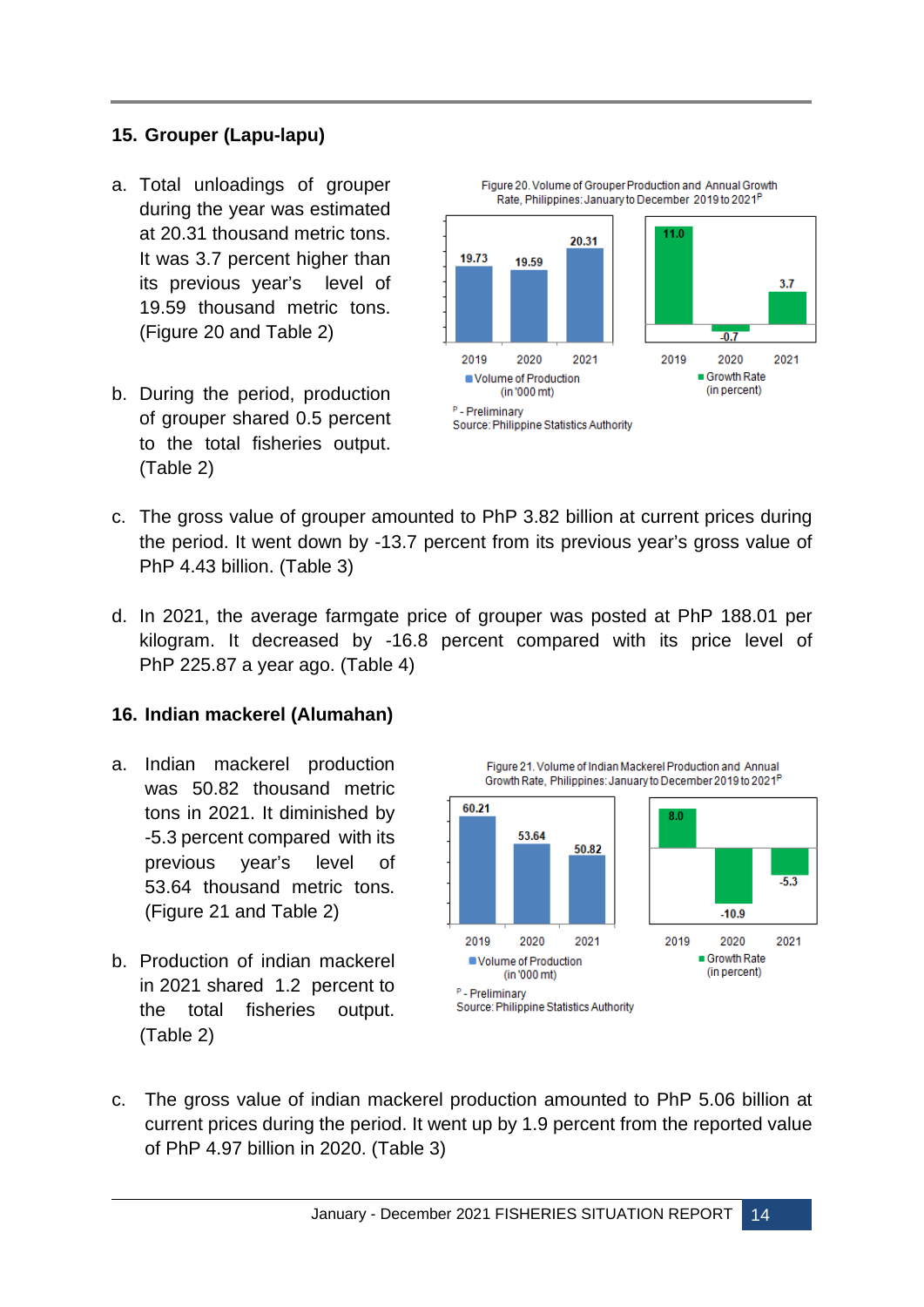d. During the year, the average farmgate price of indian mackerel at the national level was PhP 99.67 per kilogram. It increased by 7.5 percent from the 2020 price of PhP 92.68. (Table 4)

#### <span id="page-19-0"></span>**17. Threadfin bream (Bisugo)**

- a. During the year, threadfin bream production was recorded at 35.13 thousand metric tons. It declined by -10.7 percent from its output of 39.36 thousand metric tons in 2020. (Figure 22 and Table 2)
- b. Of the total fisheries production during the year, threadfin bream contributed 0.8 percent. (Table 2)



Figure 22. Volume of Threadfin Bream Production and Annual

- c. Total value of production at current prices for threadfin bream was recorded at PhP 4.97 billion indicating a downtrend at annual rate of -6.1 percent from its value of PhP 5.29 billion in the same period of the previous year. (Table 3)
- d. During the year, the average farmgate price of threadfin bream was PhP 141.45 per kilogram. It grew by 5.2 percent compared with its previous year's price of PhP 134.46. (Table 4)

#### <span id="page-19-1"></span>**18. Slipmouth (Sapsap)**

- a. Volume of production of slipmouth in 2021 was recorded at 39.89 thousand metric tons. It increased by 0.8 percent from its previous year's level of 39.59 thousand metric tons. (Figure 23 and Table 2)
- b. Of the total fisheries production during the year, slipmouth shared 0.9 percent. (Table 2)

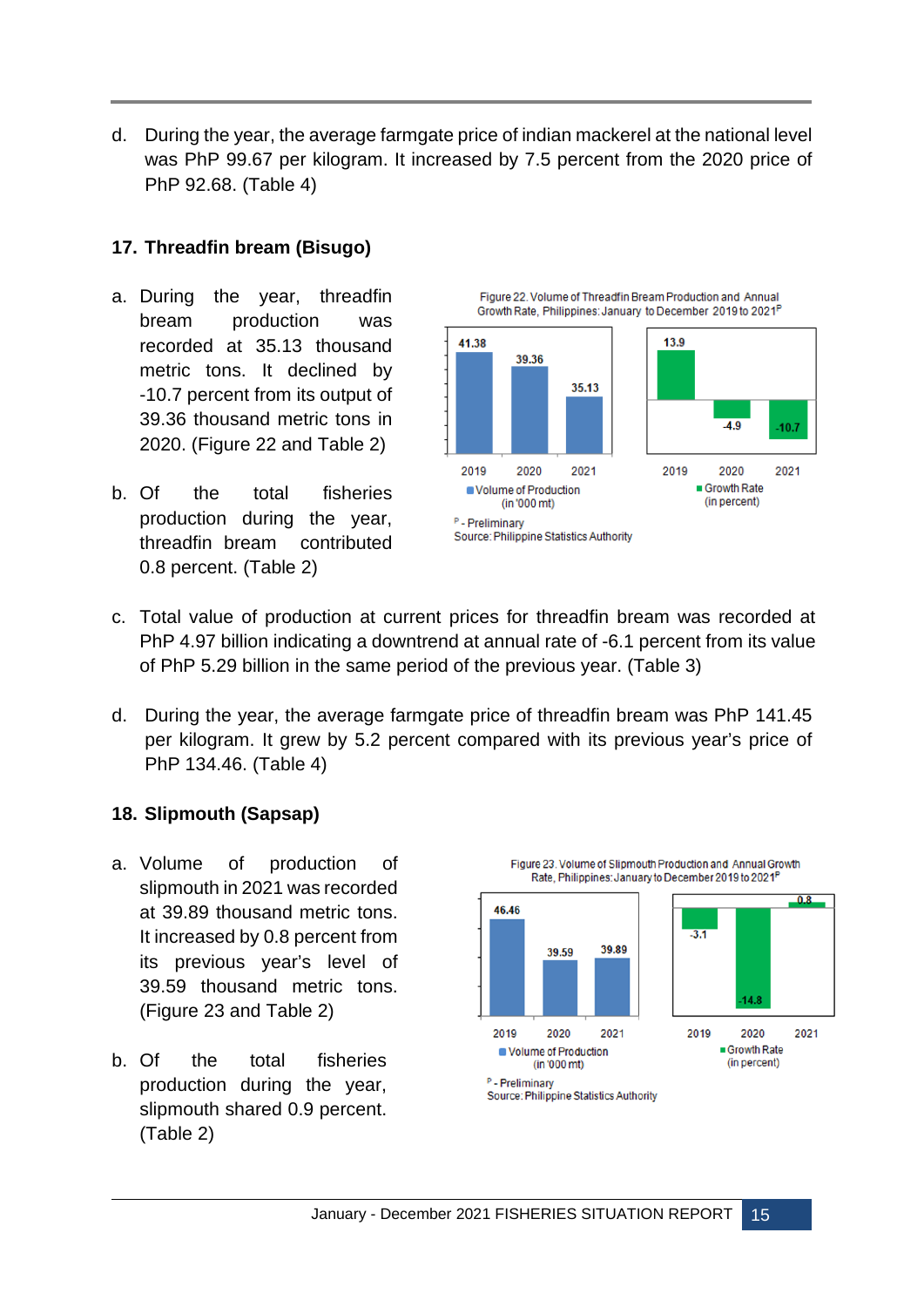- c. Gross value of slipmouth production amounted to PhP 2.79 billion in 2021 which was 6.30 percent higher than its previous year's value of PhP 2.63 billion. (Table 3)
- d. The average farmgate price of slipmouth in 2021 was quoted at PhP 70.05 per kilogram. It grew by 5.5 percent from its 2020 price of PhP 66.42 per kilogram. (Table 4)

#### <span id="page-20-0"></span>**19. Cavalla (Talakitok)**

- a. The total cavalla production of 2021 was posted at 28.24 thousand metric tons. It exhibited an 8.9 percent growth from its 2020 production of 25.94 thousand metric tons. (Figure 24 and Table 2)
- b. Of the total fisheries production, 0.7 percent was contributed by cavalla during the year. (Table 2)



- c. At current prices, cavalla's value of production in 2021 was at PhP 4.29 billion which recorded an increase of 24.2 percent from its 2020 value of PhP 3.46 billion. (Table 3)
- d. The average farmgate price of cavalla in 2021 was PhP 151.99 per kilogram. It went up by 14.1 percent from its 2020 quotation of PhP 133.23 per kilogram. (Table 4)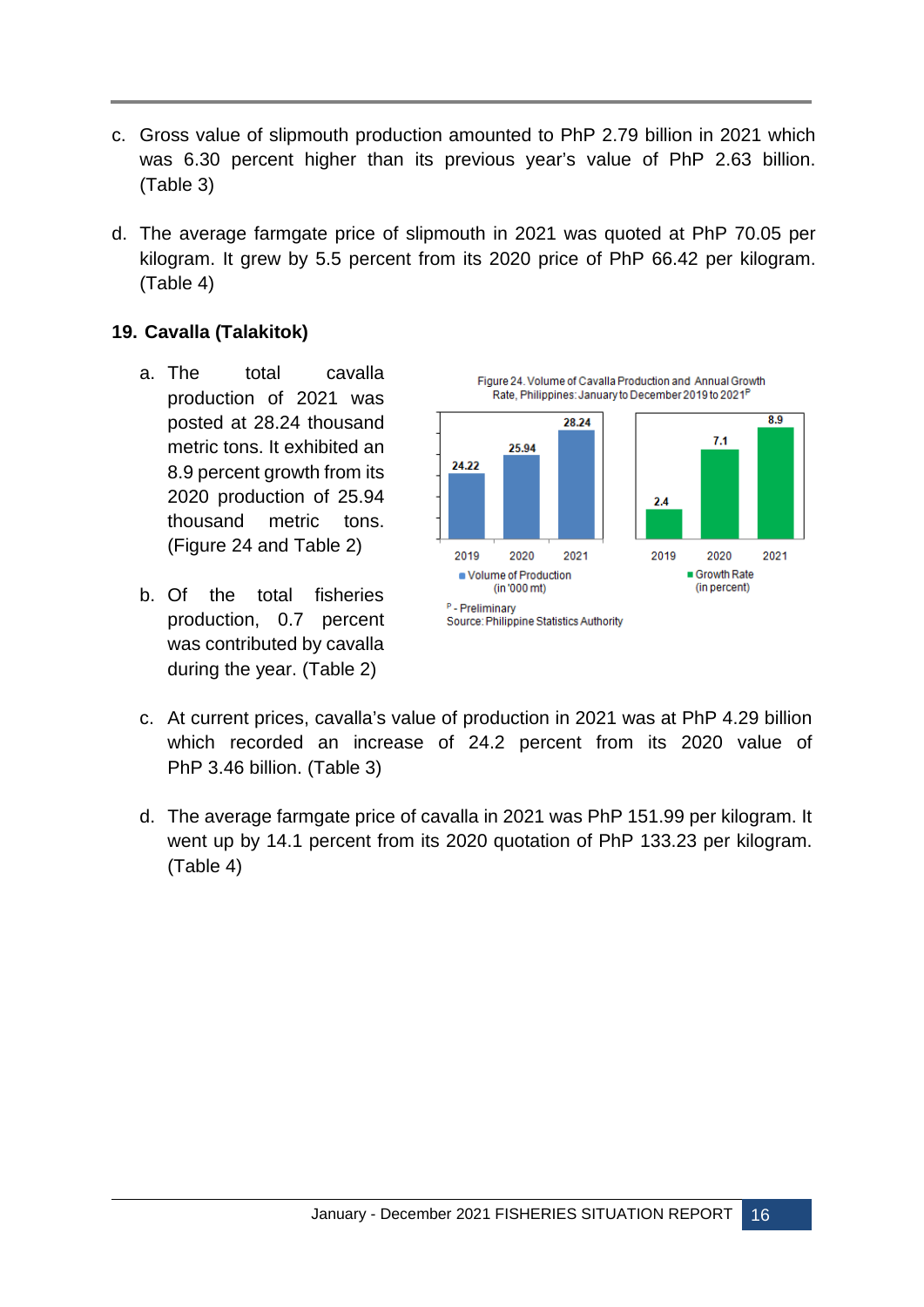#### <span id="page-21-0"></span>**20. Fimbriated sardines (Tunsoy)**

- a. A total of 44.02 thousand metric tons of fimbriated sardines was produced in 2021. The output went down by -15.0 percent from its 2020 level of 51.79 thousand metric tons. (Figure 25 and Table 2)
- b. During the year, fimbriated sardines unloadings shared 1.0 percent to the total fisheries production. (Table 2)



- c. At current prices, fimbriated sardines value of production in 2021 was PhP 1.82 billion which recorded a decrease of -1.8 percent from its 2020 value of PhP 1.85 billion. (Table 3)
- d. The average farmgate price per kilogram of fimbriated sardines from January to December 2021 was PhP 41.36, indicating a 15.6 percent growth from the 2020 average price of PhP 35.79 per kilogram. (Table 4)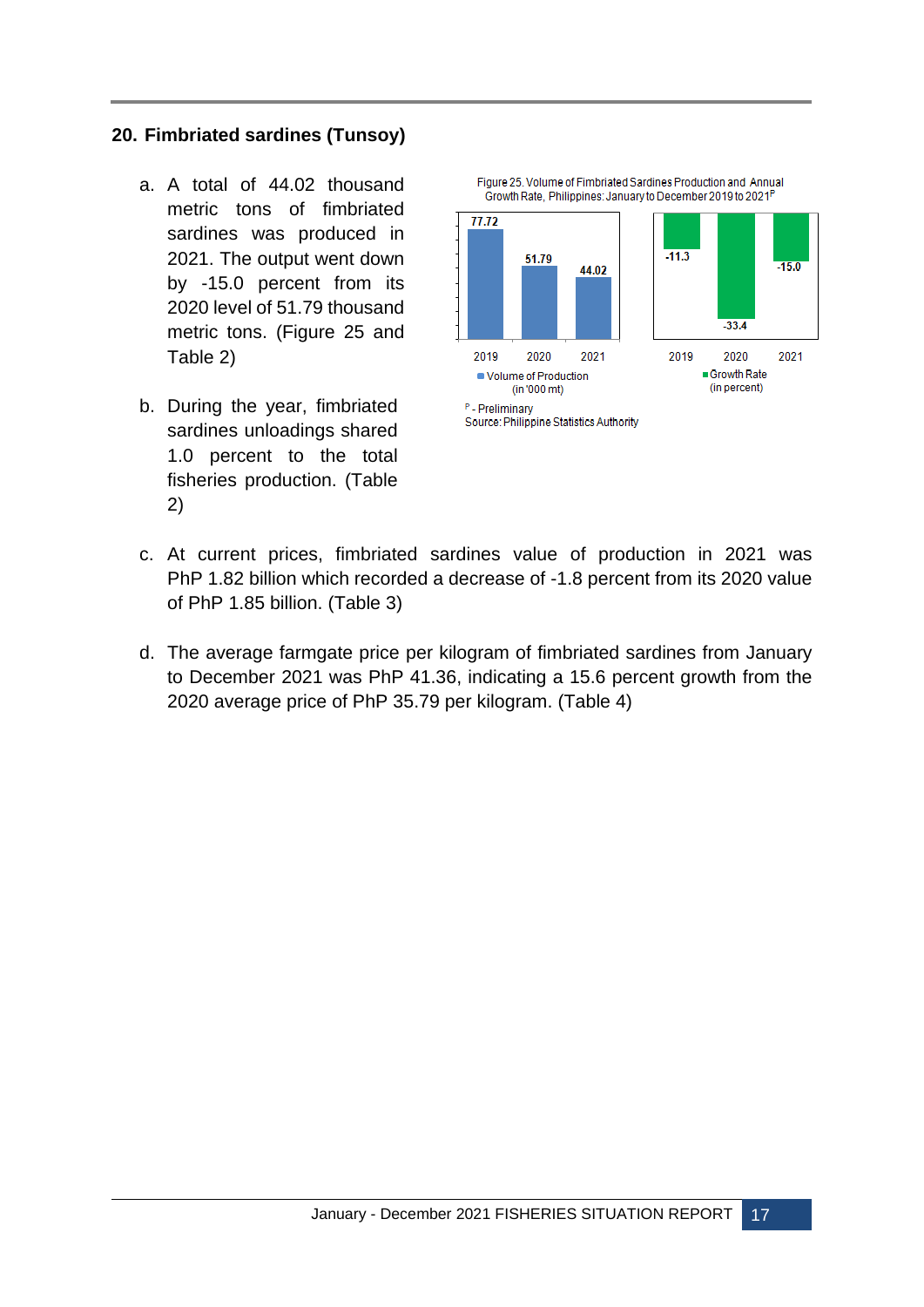#### Table 1. Volume of Fisheries Production by Subsector: Philippines, January to December 2019 - 2021<sup>P</sup>

| <b>Subsector</b>            | <b>Volume of Production (metric tons)</b> | <b>Percent Change</b> | <b>Percent Share</b><br>to Total<br><b>Fisheries</b> |           |                         |       |
|-----------------------------|-------------------------------------------|-----------------------|------------------------------------------------------|-----------|-------------------------|-------|
|                             | 2019                                      | 2020                  | 2021                                                 | 2020/2019 | 2021 <sup>P</sup> /2020 | 2021  |
| Fisheries                   | 4,415,001.68                              | 4,400,373.01          | 4,250,794.23                                         | $-0.3$    | $-3.4$                  | 100.0 |
| <b>Commercial Fisheries</b> | 931.451.05                                | 975.205.08            | 871.236.17                                           | 4.7       | $-10.7$                 | 20.5  |
| <b>Municipal Fisheries</b>  | 1,125,217.47                              | 1,102,262.36          | 1,133,242.28                                         | $-2.0$    | 2.8                     | 26.7  |
| <b>Marine</b>               | 968.758.60                                | 952.188.62            | 927.703.86                                           | $-1.7$    | $-2.6$                  | 21.8  |
| Inland                      | 156.458.87                                | 150.073.74            | 205.538.42                                           | $-4.1$    | 37.0                    | 4.8   |
| Aquaculture                 | 2.358.333.16                              | 2.322.905.57          | 2.246.315.78                                         | $-1.5$    | $-3.3$                  | 52.8  |

 $P$  - Preliminary

Note: Percent change and percent share may yield different results when computed manually due to rounding<br>Source: Philippine Statistics Authority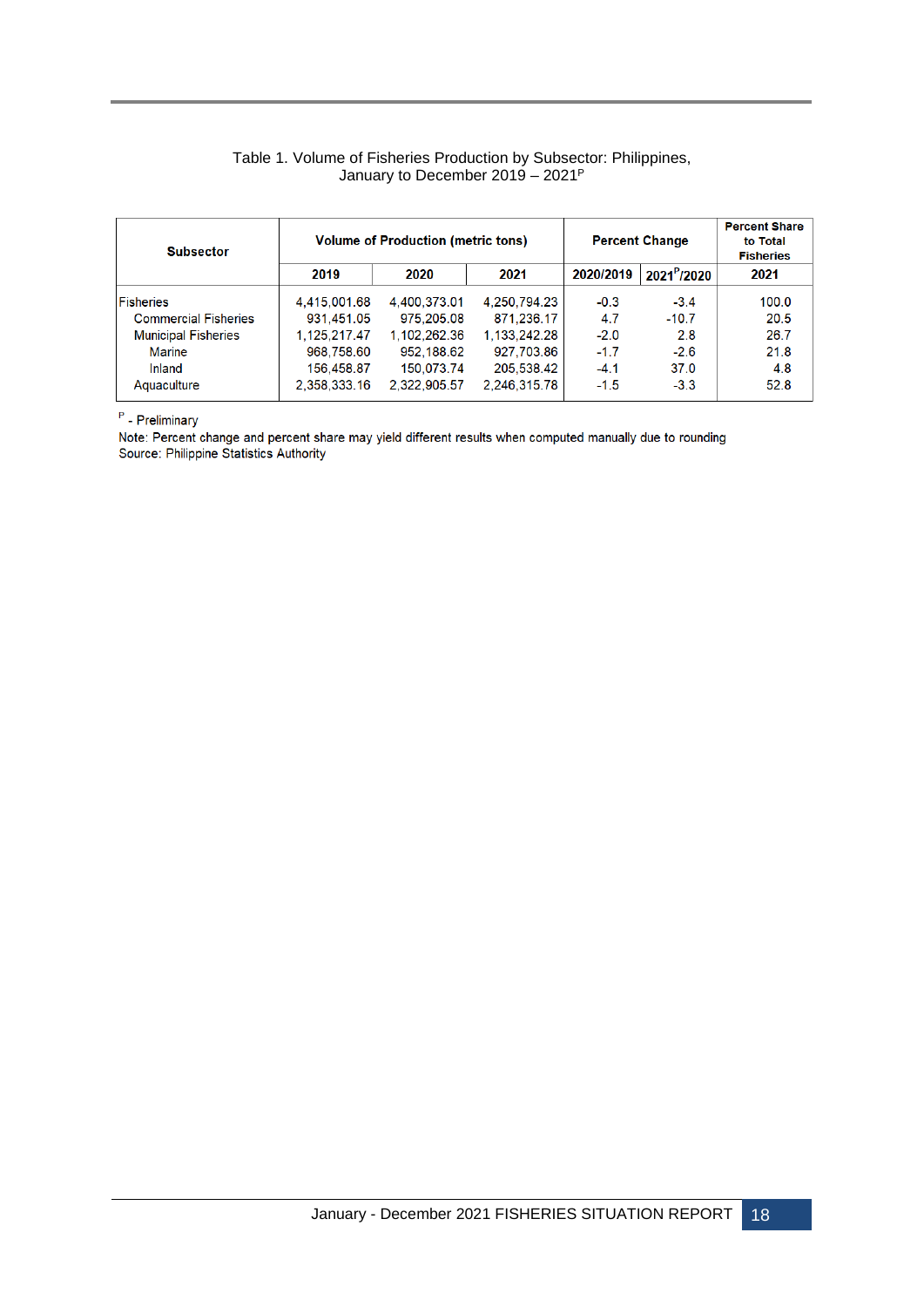| <b>Species</b>                    |              | <b>Volume of Production (metric tons)</b> |              | <b>Percent Change</b> |                         | <b>Percent Share</b><br>to Total<br><b>Fisheries</b> |
|-----------------------------------|--------------|-------------------------------------------|--------------|-----------------------|-------------------------|------------------------------------------------------|
|                                   | 2019         | 2020                                      | $2021^P$     | 2020/2019             | 2021 <sup>P</sup> /2020 | 2021                                                 |
| <b>Fisheries</b>                  | 4.415.001.68 | 4.400.373.01                              | 4.250.794.23 | $-0.3$                | $-3.4$                  | 100.0                                                |
| Milkfish (Bangus)                 | 414.944.25   | 420.960.47                                | 446,382.19   | 1.5                   | 6.0                     | 10.5                                                 |
| Tilapia                           | 321,187.79   | 304,326.59                                | 340,071.42   | $-5.3$                | 11.8                    | 8.0                                                  |
| Tiger prawn (Sugpo)               | 46.003.98    | 42.453.94                                 | 42.255.64    | -7.7                  | $-0.5$                  | 1.0                                                  |
| Skipjack (Gulyasan)               | 266,375.69   | 260.604.21                                | 243.279.01   | $-2.2$                | $-6.7$                  | 5.7                                                  |
| Roundscad (Galunggong)            | 189,003.22   | 202.003.85                                | 180,137.67   | 6.9                   | $-10.8$                 | 4.2                                                  |
| Seaweed                           | 1,499,961.25 | 1,468,653.26                              | 1,343,706.55 | $-2.1$                | $-8.5$                  | 31.6                                                 |
| Yellowfin tuna (Tambakol/Bariles) | 99.351.27    | 94.889.20                                 | 74,056.57    | $-4.5$                | $-22.0$                 | 1.7                                                  |
| Mudcrab (Alimango)                | 22,283.75    | 22.192.69                                 | 26,503.08    | $-0.4$                | 19.4                    | 0.6                                                  |
| Frigate tuna (Tulingan)           | 111,511.06   | 110,465.86                                | 94.508.45    | $-0.9$                | $-14.5$                 | 2.2                                                  |
| Big-eyed scad (Matangbaka)        | 109,439.57   | 105.218.42                                | 109.348.51   | $-3.9$                | 3.9                     | 2.6                                                  |
| Bali sardinella (Tamban)          | 247.502.84   | 339,881.01                                | 321.781.46   | 37.3                  | $-5.3$                  | 7.6                                                  |
| Squid (Pusit)                     | 46.945.50    | 44.415.24                                 | 46,509.56    | $-5.4$                | 4.7                     | 1.1                                                  |
| Blue crab (Alimasag)              | 29,677.14    | 31,046.64                                 | 32,243.05    | 4.6                   | 3.9                     | 0.8                                                  |
| Bigeye tuna (Tambakol/Bariles)    | 17,756.61    | 19,934.37                                 | 17,625.29    | 12.3                  | $-11.6$                 | 0.4                                                  |
| Grouper (Lapu-lapu)               | 19.730.75    | 19.592.80                                 | 20.313.43    | $-0.7$                | 3.7                     | 0.5                                                  |
| Indian mackerel (Alumahan)        | 60.214.50    | 53.644.74                                 | 50,816.99    | $-10.9$               | $-5.3$                  | 1.2                                                  |
| Threadfin bream (Bisugo)          | 41,381.23    | 39.360.01                                 | 35,131.95    | $-4.9$                | $-10.7$                 | 0.8                                                  |
| Slipmouth (Sapsap)                | 46.464.14    | 39.586.52                                 | 39.886.10    | $-14.8$               | 0.8                     | 0.9                                                  |
| Cavalla (Talakitok)               | 24.224.34    | 25.942.47                                 | 28.237.24    | 7.1                   | 8.9                     | 0.7                                                  |
| Fimbriated sardines (Tunsoy)      | 77,723,36    | 51,786.22                                 | 44,024.80    | $-33.4$               | $-15.0$                 | 1.0                                                  |
| <b>Others</b>                     | 723,319.43   | 703.414.51                                | 713,975.27   | $-2.8$                | 1.5                     | 16.8                                                 |

#### Table 2. Volume of Fisheries Production by Species: Philippines, January to December 2019 – 2021<sup>P</sup>

P - Preliminary

Note: Percent change and percent share may yield different results when computed manually due to rounding

Source: Philippine Statistics Authority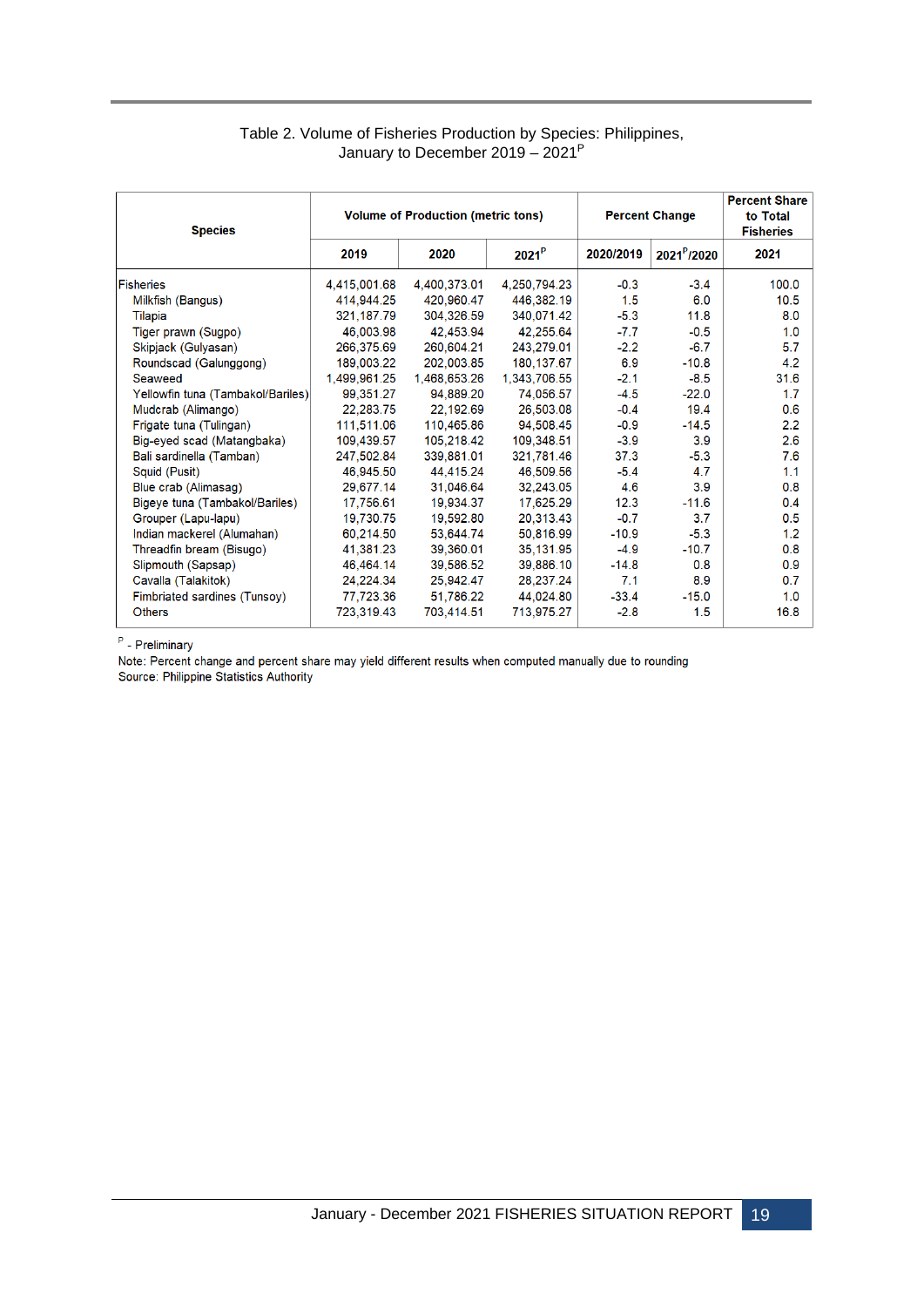#### Table 3. Value of Fisheries Production at Current Prices by Species: Philippines, January to December 2019 – 2021<sup>P</sup>

| <b>Species</b>                    | Value of Production at Current Prices ('000 PhP) | <b>Percent Change</b> |                | <b>Percent Share</b><br>to Total<br><b>Fisheries</b> |                         |       |
|-----------------------------------|--------------------------------------------------|-----------------------|----------------|------------------------------------------------------|-------------------------|-------|
|                                   | 2019                                             | 2020                  | $2021^P$       | 2020/2019                                            | 2021 <sup>P</sup> /2020 | 2021  |
| Fisheries                         | 281,651,654.59                                   | 273,488,458.53        | 302,829,759.70 | $-2.9$                                               | 10.7                    | 100.0 |
| Milkfish (Bangus)                 | 43.352.849.90                                    | 44.004.208.33         | 51,522,616.54  | 1.5                                                  | 17.1                    | 17.0  |
| <b>Tilapia</b>                    | 25,179,587.31                                    | 25,504,586.98         | 28,858,184.55  | 1.3                                                  | 13.2                    | 9.5   |
| Tiger prawn (Sugpo)               | 23,118,769.34                                    | 20,597,564.86         | 21,394,814.75  | $-10.9$                                              | 3.9                     | 7.1   |
| Skipjack (Gulyasan)               | 20,454,105.77                                    | 18.015.467.34         | 19,432,510.96  | $-11.9$                                              | 7.9                     | 6.4   |
| Roundscad (Galunggong)            | 12,179,367.97                                    | 13,832,897.40         | 14,779,550,90  | 13.6                                                 | 6.8                     | 4.9   |
| Seaweed                           | 11.845.017.17                                    | 10.614.121.68         | 10.140.723.54  | $-10.4$                                              | $-4.5$                  | 3.3   |
| Yellowfin tuna (Tambakol/Bariles) | 12.678.657.85                                    | 10.871.425.86         | 10.255.329.45  | $-14.3$                                              | $-5.7$                  | 3.4   |
| Mudcrab (Alimango)                | 9.617.362.67                                     | 9.379.428.82          | 12,529,240.52  | $-2.5$                                               | 33.6                    | 4.1   |
| Frigate tuna (Tulingan)           | 8.972.012.66                                     | 8.933.800.72          | 8.416.147.16   | $-0.4$                                               | $-5.8$                  | 2.8   |
| Big-eyed scad (Matangbaka)        | 8.866.480.24                                     | 8.806.313.76          | 10,138,616.91  | $-0.7$                                               | 15.1                    | 3.3   |
| Bali sardinella (Tamban)          | 7,001,991.74                                     | 8.529.998.01          | 9.270.368.95   | 21.8                                                 | 8.7                     | 3.1   |
| Squid (Pusit)                     | 5,778,159.74                                     | 5,607,322.93          | 6,168,053.91   | $-3.0$                                               | 10.0                    | 2.0   |
| Blue crab (Alimasag)              | 4,555,005.58                                     | 4,447,468.94          | 5,696,791.11   | $-2.4$                                               | 28.1                    | 1.9   |
| Bigeye tuna (Tambakol/Bariles)    | 2,530,733.06                                     | 2,540,956.75          | 2,579,788.08   | 0.4                                                  | 1.5                     | 0.9   |
| Grouper (Lapu-lapu)               | 3,466,118.23                                     | 4.425.379.79          | 3,819,131.01   | 27.7                                                 | $-13.7$                 | 1.3   |
| Indian mackerel (Alumahan)        | 5.287,909.36                                     | 4.971.980.88          | 5,064,875.78   | $-6.0$                                               | 1.9                     | 1.7   |
| Threadfin bream (Bisugo)          | 5,478,534.83                                     | 5.292.312.70          | 4.969.531.77   | $-3.4$                                               | $-6.1$                  | 1.6   |
| Slipmouth (Sapsap)                | 3,011,418.00                                     | 2.629.279.31          | 2.793.822.91   | $-12.7$                                              | 6.3                     | 0.9   |
| Cavalla (Talakitok)               | 3.161.273.57                                     | 3.456.232.36          | 4.291.869.39   | 9.3                                                  | 24.2                    | 1.4   |
| Fimbriated sardines (Tunsoy)      | 2,438,162.99                                     | 1,853,298.05          | 1,820,782.06   | $-24.0$                                              | $-1.8$                  | 0.6   |
| <b>Others</b>                     | 62.678.136.61                                    | 59.174.413.06         | 68,887,009.45  | $-5.6$                                               | 16.4                    | 22.7  |

P - Preliminary

Note: Percent change and percent share may yield different results when computed manually due to rounding Source: Philippine Statistics Authority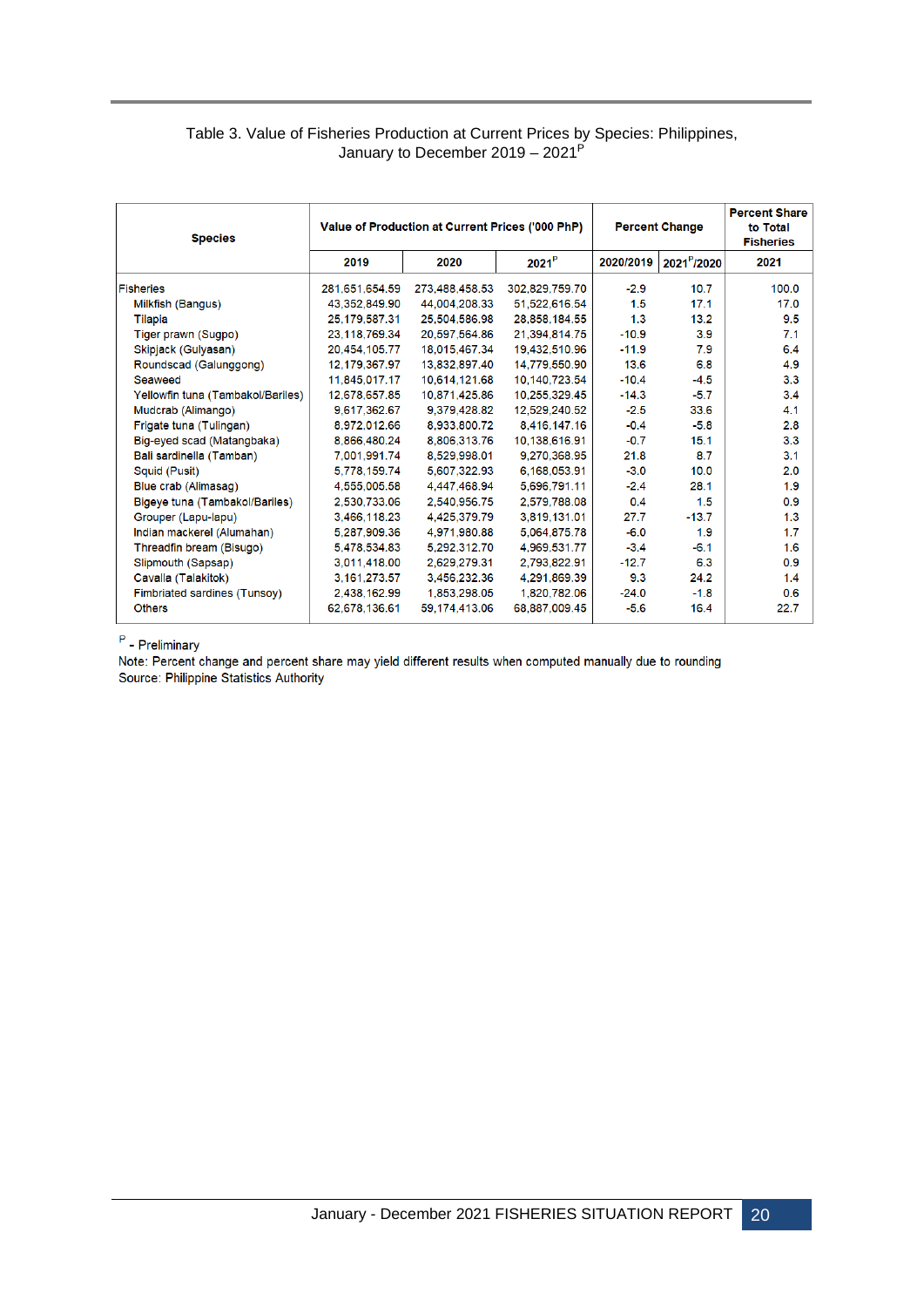#### Table 4. Average Price by Species: Philippines, January to December 2019 – 2021P

|                                   |        | <b>Average Price (PhP/Kg)</b> | <b>Percent Change</b> |           |                         |
|-----------------------------------|--------|-------------------------------|-----------------------|-----------|-------------------------|
| <b>Species</b>                    | 2019   | 2020                          | 2021 <sup>P</sup>     | 2020/2019 | 2021 <sup>P</sup> /2020 |
| Fisheries                         |        |                               |                       |           |                         |
| Milkfish (Bangus)                 | 104.48 | 104.53                        | 115.42                | 0.1       | 10.4                    |
| Tilapia                           | 78.40  | 83.81                         | 84.86                 | 6.9       | 1.3                     |
| Tiger prawn (Sugpo)               | 502.54 | 485.17                        | 506.32                | $-3.5$    | 4.4                     |
| Skipjack (Gulyasan)               | 76.79  | 69.13                         | 79.88                 | $-10.0$   | 15.6                    |
| Roundscad (Galunggong)            | 64.44  | 68.48                         | 82.05                 | 6.3       | 19.8                    |
| Seaweed                           | 7.90   | 7.23                          | 7.55                  | $-8.5$    | 4.4                     |
| Yellowfin tuna (Tambakol/Bariles) | 127.61 | 114.57                        | 138.48                | $-10.2$   | 20.9                    |
| Mudcrab (Alimango)                | 431.59 | 422.64                        | 472.75                | $-2.1$    | 11.9                    |
| Frigate tuna (Tulingan)           | 80.46  | 80.87                         | 89.05                 | 0.5       | 10.1                    |
| Big-eyed scad (Matangbaka)        | 81.02  | 83.70                         | 92.72                 | 3.3       | 10.8                    |
| Bali sardinella (Tamban)          | 28.29  | 25.10                         | 28.81                 | $-11.3$   | 14.8                    |
| Squid (Pusit)                     | 123.08 | 126.25                        | 132.62                | 2.6       | 5.1                     |
| Blue crab (Alimasag)              | 153.49 | 143.25                        | 176.68                | $-6.7$    | 23.3                    |
| Bigeye tuna (Tambakol/ Bariles)   | 142.52 | 127.47                        | 146.37                | $-10.6$   | 14.8                    |
| Grouper (Lapu-lapu)               | 175.67 | 225.87                        | 188.01                | 28.6      | $-16.8$                 |
| Indian mackerel (Alumahan)        | 87.82  | 92.68                         | 99.67                 | 5.5       | 7.5                     |
| Threadfin bream (Bisugo)          | 132.39 | 134.46                        | 141.45                | 1.6       | 5.2                     |
| Slipmouth (Sapsap)                | 64.81  | 66.42                         | 70.05                 | 2.5       | 5.5                     |
| Cavalla (Talakitok)               | 130.50 | 133.23                        | 151.99                | 2.1       | 14.1                    |
| Fimbriated sardines (Tunsoy)      | 31.37  | 35.79                         | 41.36                 | 14.1      | 15.6                    |
| <b>Others</b>                     | 86.65  | 84.12                         | 96.48                 | $-2.9$    | 14.7                    |

 $P$  - Preliminary

Note: Percent change may yield different results when computed manually due to rounding<br>Source: Philippine Statistics Authority